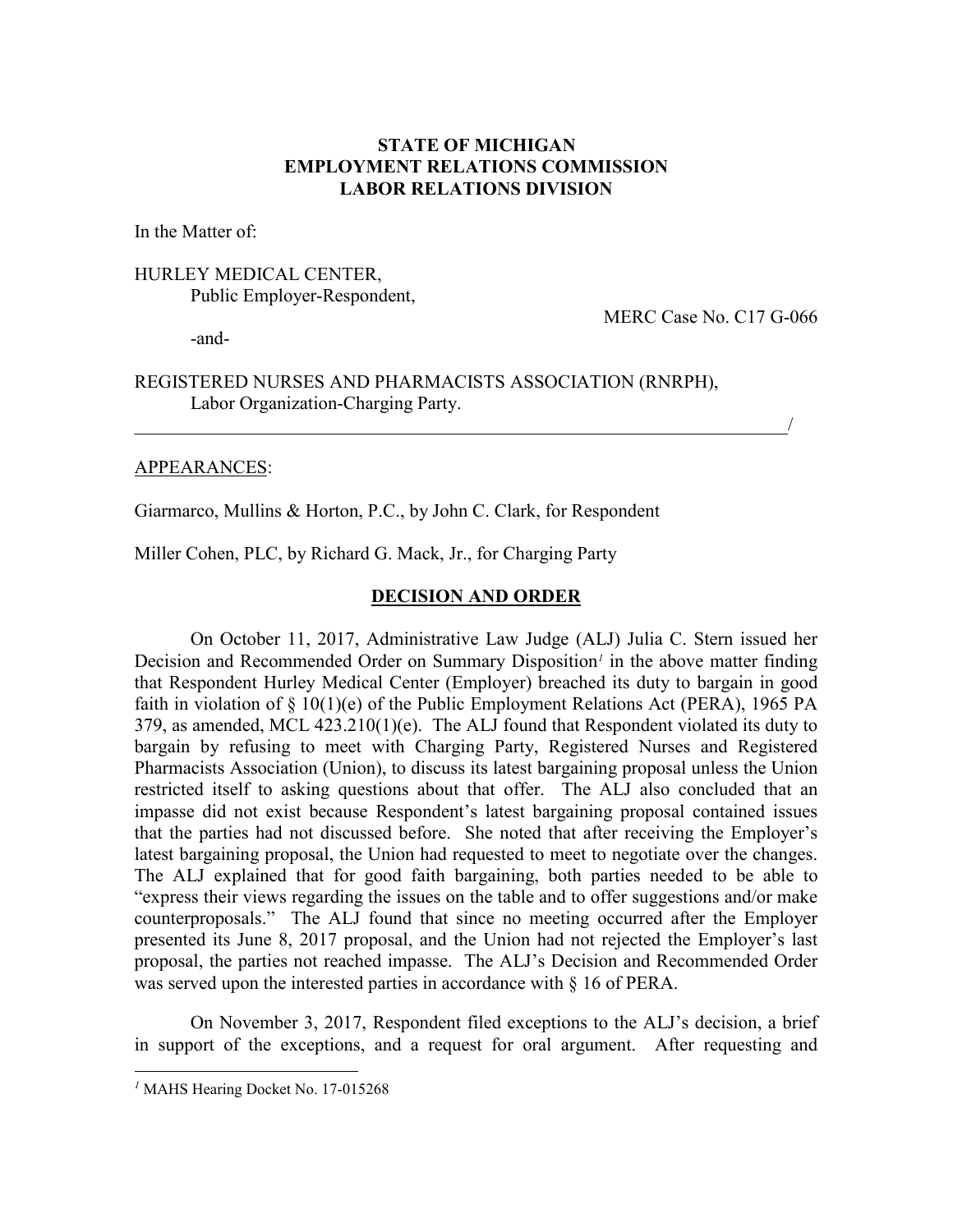receiving an extension of time, the Union filed its brief in support of the ALJ's Decision and Recommended Order on December 15, 2017.

In its exceptions, Respondent asserts that the ALJ erred by: 1) denying Respondent's request for an evidentiary hearing, 2) concluding that Respondent refused to bargain in good faith with Charging Party, and 3) concluding that the parties had not reached an impasse.

After reviewing the record in this matter, we find that oral argument would not materially assist us in deciding this case and, therefore, deny Respondent's request for oral argument.

We have reviewed the exceptions filed by Respondent and find them to be without merit.

#### Factual Summary:

### Procedural history

The Union, the Registered Nurses and Registered Pharmacists Association, represents nurses and pharmacists employed by Hurley Medical Center. On July 20, 2017, the Union filed a charge alleging that the Employer breached its duty to bargain by failing and refusing to continue to bargain toward a new collective bargaining agreement. Attached to the charge were the Employer's June 8, 2017 email to the Union with the attachments to that email: a cover letter, stating that the Employer had enclosed its "Last Best Offer as well as a summary of the proposed changes," along with the June 8, 2017 offer. Also attached to the charge were numerous emails between the Union's attorney and the Employer's attorney regarding the contents of the June 8, 2017 email, whether the parties would meet to discuss it, and whether that discussion would also include negotiations over the proposed changes included in the Employer's offer.

On July 24, 2017, Charging Party filed a motion for immediate summary disposition. In that motion, the Union argues:

[T]he vast majority (if not all of) [sic] the evidence proving such is in writing, and attached to the unfair labor practice charge filed in this case; this is because the communication between the parties concerning the effort to continue bargaining has been in writing. Thus, there is no need for an evidentiary hearing to show a breach of this bargaining obligation.

On July 27, 2017, the Employer filed a petition for fact finding. A copy of that petition was filed with the ALJ on August 2, 2017, along with the appearance of the Employer's attorney. The Employer filed a response to the Charging Party's motion for immediate summary disposition on August 10, 2017. In that response, the Employer contended that the ALJ should deny the Union's motion because: 1) the Employer disputes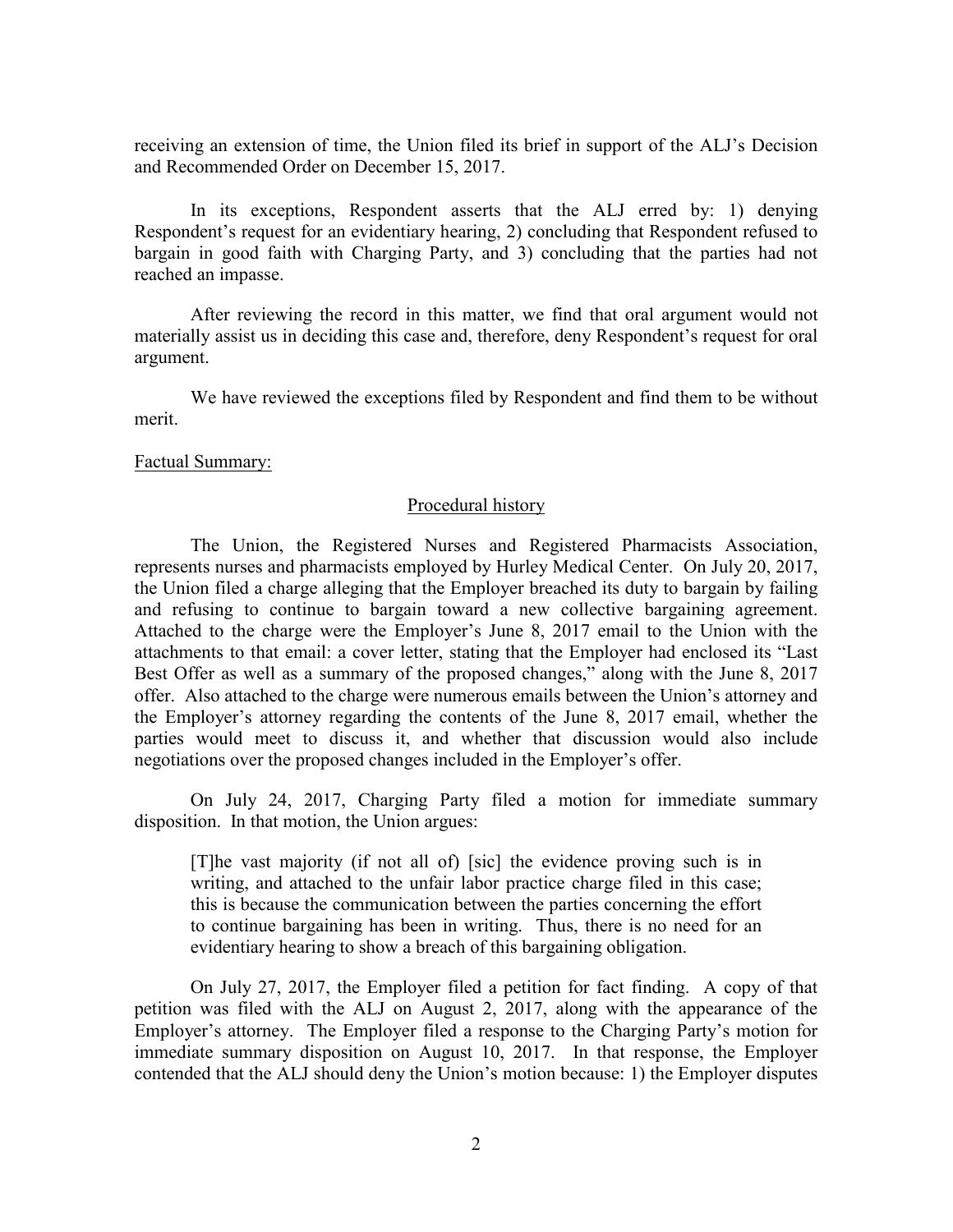the Union's allegation that the Employer refused to negotiate; and 2) the Employer contends that questions of fact exist that render summary disposition inappropriate. Additionally, the Employer's response requested oral argument and an evidentiary hearing to present testimony in support of its position.

On August 22, 2017, the Union filed a supplemental brief for its motion for immediate summary disposition. To that brief, the Union attached four exhibits, including: the Union's chart listing the instances in which the Union contends that the Employer's June 8, 2017 proposal represents a change from the Employer's prior offers; a red-lined version of the Employer's June 8, 2017 proposal; prior proposals from the Employer; and additional communications between the parties regarding a possible future meeting and the scope of the discussion at such meeting.

Respondent filed a supplemental response to Charging Party's motion for immediate summary disposition on September 5, 2017. In Respondent's supplemental response, the Employer argues that the chart attached to the Union's supplemental brief is incorrect, that the parties are at impasse, and that it had not refused to negotiate, but had actively sought to move the parties dispute forward by seeking fact finding. Attached to Respondent's supplemental response is an affidavit from the Employer's labor relations officer, Barry Fagan, discussing some of the issues that the Union indicated were new concepts on the chart attached to the Union's supplemental brief, as well as: a list of the dates and times that the parties were scheduled for negotiation or mediation sessions, some of the Union's contract proposals, some of the Employer's contract proposals, and various other communications between the parties.

The ALJ conducted oral argument on September 8, 2017. In a September 21, 2017 email to the ALJ, Charging Party requested that the ALJ issue a written Decision and Recommended Order.

#### The Parties' Communications Regarding the Employer's June 8, 2017 Proposal

On June 8, 2017, the Employer's attorney, John C. Clark, sent an email to the Union's attorney, Richard G. Mack, Jr., containing what Clark referred to as the Employer's "Last Best Offer" for a new collective bargaining agreement and a cover letter explaining the Employer's position. Clark's letter states:

After over a year of negotiations, including at least forty negotiation sessions, both privately and through a State-appointed mediator, it is Hurley Medical Center's position that the parties have reached an impasse. . . In that regard, enclosed please find Hurley Medical Center's Last Best Offer, as well as a summary of the proposed changes. As you will note, this LBO addresses all issues that have been the subject of negotiations over the last 14 months. This LBO is presented through the mediator and is "off the record" which as you fully understand, means it cannot be utilized in any litigation or administrative proceeding.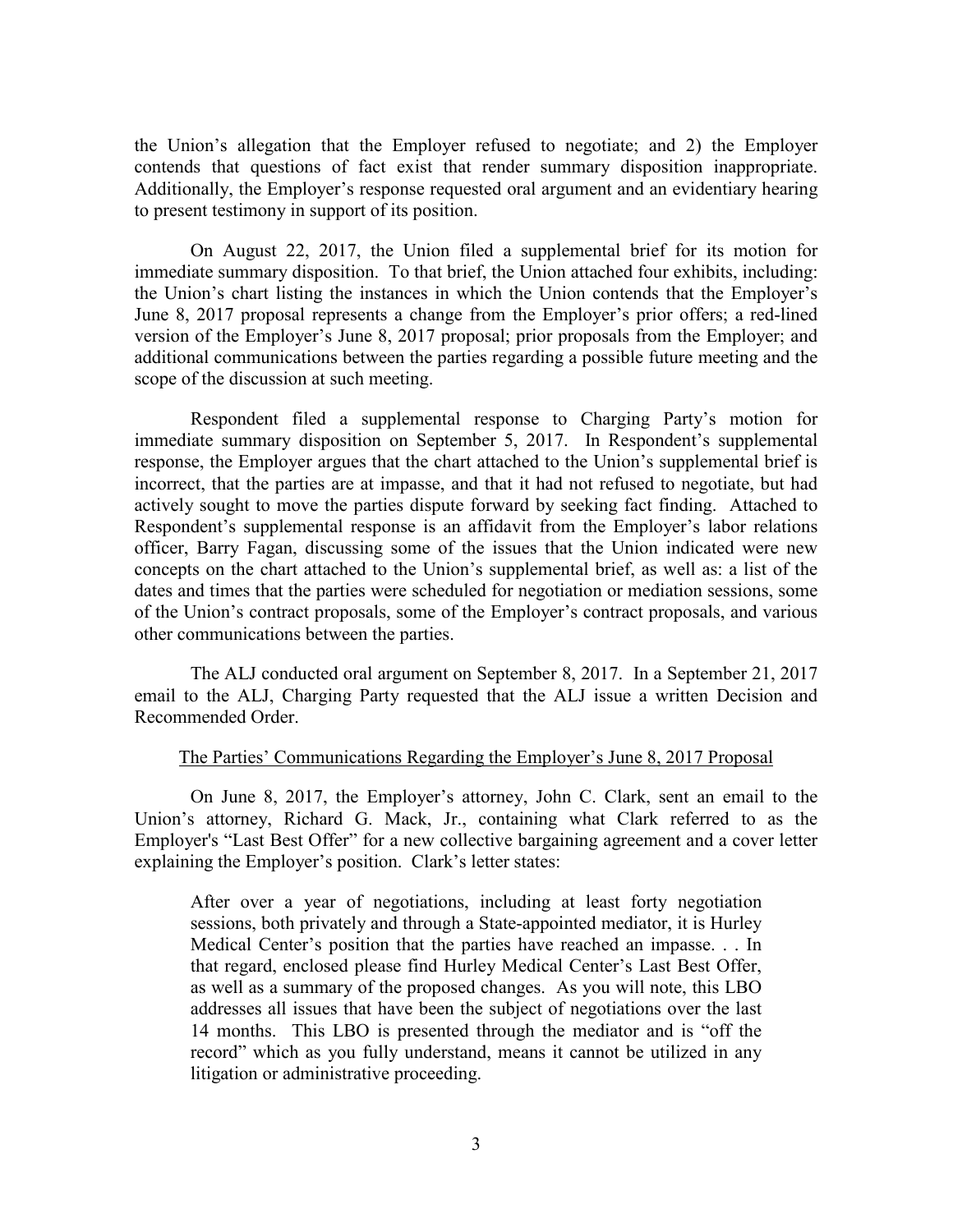Although the Employer's June 8, 2017 proposal contained a one-page sheet listing the Employer's explanation of the changes from its prior proposals, unlike earlier proposals that the parties had exchanged, the June 8, 2017 proposal was not red-lined. The summary sheet indicates certain specified items that were changed and others that were not changed.

Clark's cover letter ends by stating:

In the spirit of transparency, we respectfully request that your client's executive committee bring this LBO to the full membership for a ratification vote. RNRPh members deserve to know where Hurley stands. We look forward to hearing from you after that vote takes place.

Mack responded by email the same day, stating that the Union would review the Employer's proposals and noting that the Union did not agree with the Employer's assertion that the proposal was "off the record" and could not be used in litigation or administrative proceedings.

Mack sent an email to both Clark and the mediator, on June 14, stating that the Union was available to meet on June 22, but the Union had not heard from the Employer as to whether it was available to meet on that date.

Clark responded by email the following day, June 15, stating that the Employer was waiting for the Union's vote on the June 8 proposal. Clark also noted that the Employer was working on the Union's information request and planned to have a response to Mack the following week.

The next day, June 16, Mack wrote to both Clark and the mediator stating that they needed to meet to discuss the "long list of changes and new concepts you have introduced into negotiations." Mack argued that the parties could not be at impasse because the Employer had made such significant movement in its most recent proposals in certain areas. He asserted that there were several new concepts within the Employer's new round of proposals that the Union liked and that the parties needed to discuss them to make sure the Union leadership understood the proposals. He noted that the Union members had questions about the proposals and the Union leadership needed the Employer's answers about those issues to be able to respond to members' questions. He also asserted that the proposals did not appear to be complete and asked whether the Employer was refusing to meet.

On June 19, 2017, Clark responded by email, in which he requested that Mack put his questions in writing for Clark's "review and consideration." Clark also asked Mack to indicate which proposals the Union believed to be incomplete and indicated that "thereafter, we can determine if it's necessary to meet."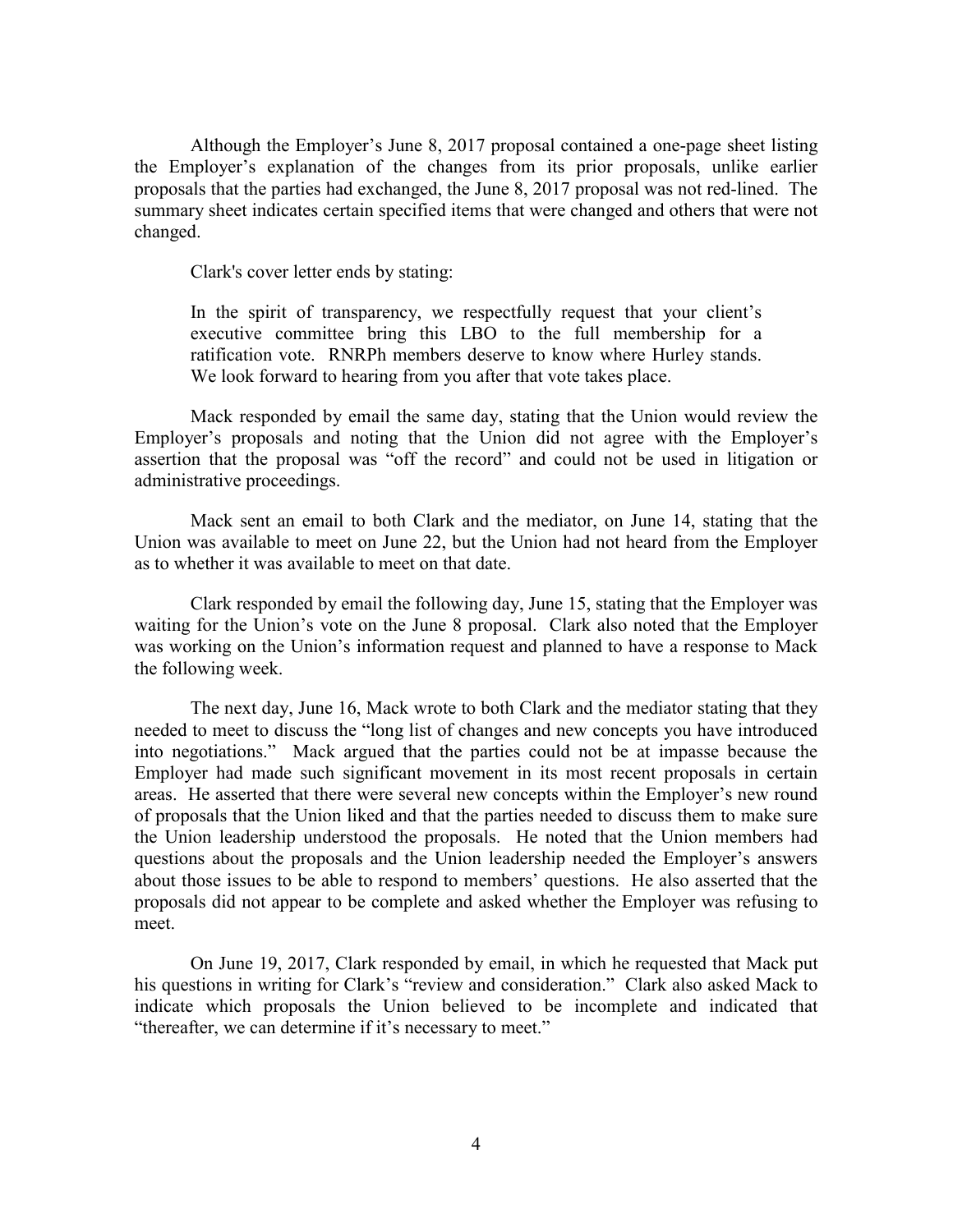Mack responded later that day by indicating that it was not possible to list the questions for each change and that the Union's questions were centered around the Employer's explanation of the many changes the Employer had made. Mack noted that in the past they would discuss new concepts that were introduced in negotiations and stated that the Employer's refusal to meet "prompts me to recommend expanding the ulp charges to include this recent example of refusal to bargain in good faith. Your client's obligation under the law is specifically to 'meet at reasonable times and confer in good faith . . .'"

A few minutes later, by email, Clark stated that they were not refusing to meet and asserted that Mack's "refusal to provide a basic list of questions your client has in regards to our LBO is suspect, and frankly is not acceptable." Clark then demanded a list of the Union's questions regarding the Employer's proposal.

Later on June 19, Mack responded with two general questions that the Union wanted to ask about each proposal: "What was the justification for this proposal?" and "What does the employer seek to gain?" Mack also suggested that the parties discuss alternatives and asked that they review the previous proposals to compare and discuss them. Mack ended the email by asking if the questions he had listed were enough to meet the Employer's preconditions for a meeting.

On June 21, 2017, Clark sent a letter to Mack stating that he and Barry Fagan, the Employer's chief labor officer, were willing to meet with Mack and the Union president, Pamela Campbell, "to review the LBO and answer your questions." Clark again requested a list of the Union's questions prior to the meeting and gave the Union a choice of two half-day sessions for their meeting. Clark ended the letter by stating, "It is our hope to squarely answer your questions so that the LBO can be submitted to RNRPh membership for a vote."

Mack responded by email on June 22, in which he acknowledged receipt of the Employer's June 21 letter, and explained that the Union intended to return to the bargaining table. He questioned whether it was correct to read the Employer's letter as limiting the meeting to asking questions about the recent proposals, rather than negotiating towards a new contract. Mack stated, "If the Employer does not intend to negotiate at this next meeting we are scheduling, please make that known in writing, immediately."

Clark responded later that day stating: "The last and best offer, submitted on June 8 is really our best and last offer. I'm not sure why that is so difficult for you to understand." Clark further indicated that he believed that Mack's previous email was a rejection of the Employer's offer. Mack responded by denying that the Union was rejecting the June 8 offer and by insisting that they were expecting to negotiate.

On June 23, Mack sent a letter to Clark agreeing to the Employer's proposal to meet on the afternoon of June 28 and suggesting that they start the meeting at noon. Mack questioned the half-day bargaining session and indicated that the Union would prefer a full day to negotiate. Mack reiterated his client's intention to meet for negotiations. Mack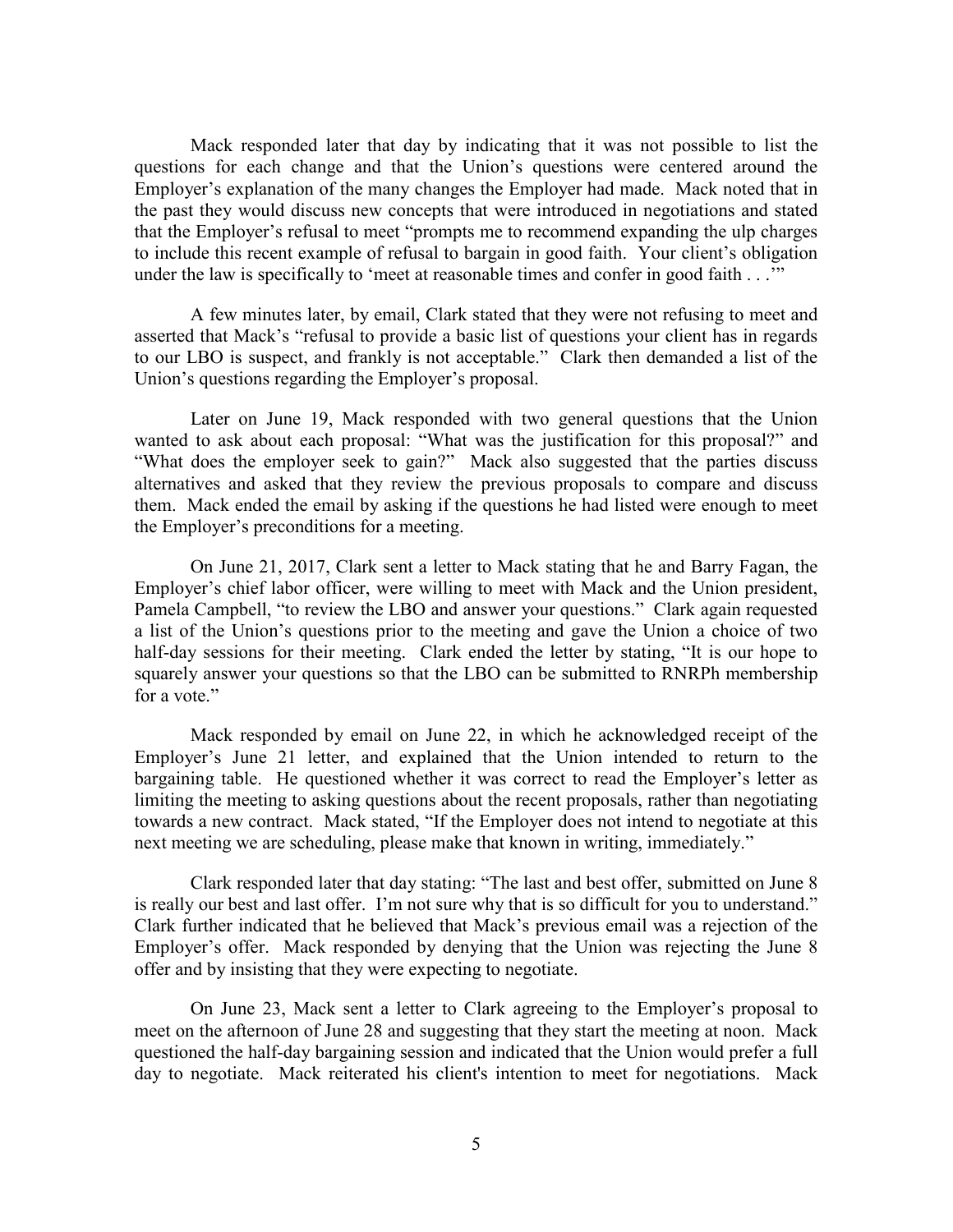asked Clark to let them know if the Employer did not intend to permit negotiations at the meeting. Mack stated that if the Employer did not provide notice that it would not negotiate at the meeting, the Union would prepare for negotiations. Mack also indicated that the Union was accepting the Employer's proposals on Article 19 and Article 22, and that the Union's acceptance of those proposals were concessions on its behalf. Also, Mack again requested a red-lined version of the June 8 proposal and asked that it be provided, "by or before Monday, June 26." He also questioned the statement in Clark's June 21 letter indicating that Clark and Fagan would meet with Mack and Campbell. Mack stressed that the parties' collective bargaining agreement provided that the Union would be represented in negotiations by a committee of no more than six persons. Mack opined that the Employer had not demonstrated a justification for excluding members of its bargaining team from the meeting and asserted that the entire Union bargaining team would be present for the next negotiations.

On June 27, Clark sent an email to Mack regarding the agreement to meet on June 28, stating, "the sole purpose of any offered meeting this week was limited to answering questions about our LBO." He warned, "Unless that premise is specifically accepted by you in writing this evening or first thing tomorrow, there will be no meeting tomorrow or Friday."

Minutes later, Mack responded to Clark, by email, asking if the Employer was refusing to negotiate and asking that Clark state as much in writing or meet with the Union the next day as previously scheduled.

Clark responded about 20 minutes later declaring that the parties would not be meeting that week. About half an hour later, Mack sent an email to Clark asserting that the Employer is refusing to bargain and asking to be notified when "the Employer decides to stop its refusal to bargain."

On July 18, 2017, the Employer's labor relations officer, Barry Fagan, sent an email to Pamela Campbell, the Union president, with copies to Mack and Clark, urging the Union to allow its members to vote on the LBO and stating that if a new collective bargaining agreement was not in place by September 16, 2017, the former collective bargaining agreement would be terminated.

Mack responded the next day complaining again about the fact that the June 8 proposal was not red-lined, as prior proposals had been, and accusing the Employer of refusing to engage in further bargaining despite the Union's acceptance of two provisions in the Employer's most recent proposal. Mack's July 19, 2017 email contends that the Employer was refusing to bargain in violation of labor laws and requested a red-lined version of the June 8 proposal prior to the close of business on that date. The Union filed its unfair labor practice charge on July 20, 2017. On July 27, 2017, the Employer filed a petition for fact finding.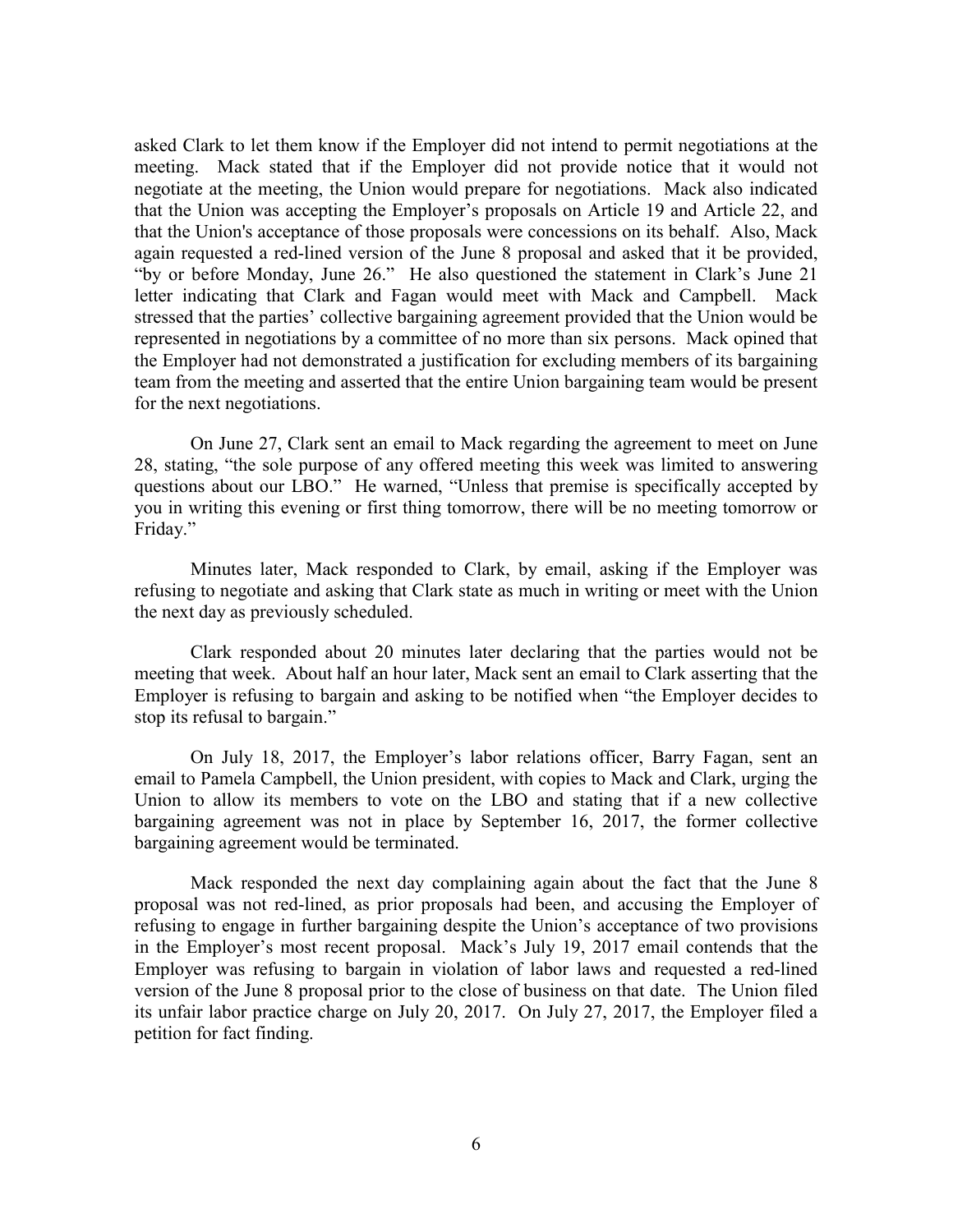On August 18, 2017, Fagan sent an email to Campbell asking if she had time to meet with him to review the Employer's June 8, 2017 offer. He suggested going through the offer to make sure she understood its provisions and to answer any questions she might have. He indicated that the entire bargaining team was welcome to attend, but that he would prefer that neither party's attorney attend.

On August 21, Campbell responded to Fagan stating that she would like to meet to negotiate. She stated that she would talk to the Union bargaining team to find out who would attend the meeting "(whether no attorneys, or less than the full team)" and asked Fagan to indicate possible meeting dates. Later that day, Campbell reiterated that the meeting would be to negotiate from the June 8, 2017 proposal and suggested a meeting date and time. She again noted that she would discuss with the Union bargaining team which other team members "(i.e. attorneys, other committee members)" would attend and let him know in advance.

Fagan responded the following morning, August 22, 2017, stating that he invited the Union team to discuss the "last best offer" and to answer questions to ensure a clear understanding. He stated that it was to be a "non-lawyer" meeting. He went on to say, "Clearly, the purpose of the proposed meeting was not to negotiate." Fagan further stated "If you are interested in meeting for the purpose described above, let me know. Otherwise, I will not proceed with scheduling it."

In the Union's motion for immediate summary disposition, the Union asserts that the Employer sent an email to all Union members threatening to terminate the existing contract on September 16, 2017. In that email, the Employer states that the parties have been in negotiations for over a year and that the Employer offered "what was believed to be a very fair contract in the form of the Last Best Offer . . . The Union attorney confirmed that they had no intention of letting members decide for themselves." The email urges the employees to reach out to Union officials for further clarification or to voice their opinions.

#### The Contents of the Employer's June 8, 2017 Proposal

According to the Union's charge, the Employer's June 8, 2017 proposal contained many changes from the Employer's previous positions. The Union describes the June 8 proposal as a "complete contract proposal" that is not "redlined." The Union argues that "the reader cannot determine where the Employer made its many changes." According to the ALJ's decision, the Employer provided the Union with a red-lined version of the proposal after the unfair labor practice charge was filed. A copy of the red-lined version of the June 8 offer was attached to Charging Party's August 22, 2017 supplemental brief. Also attached to the Union's supplemental brief was a chart prepared by the Union comparing proposals made by the Employer prior to June 8, 2017, with some of the ones in the June 8 proposal. The Union's chart lists over 20 issues in the June 8 proposal that the Union views as "new concepts" and two that the Union views as tentative agreement changes.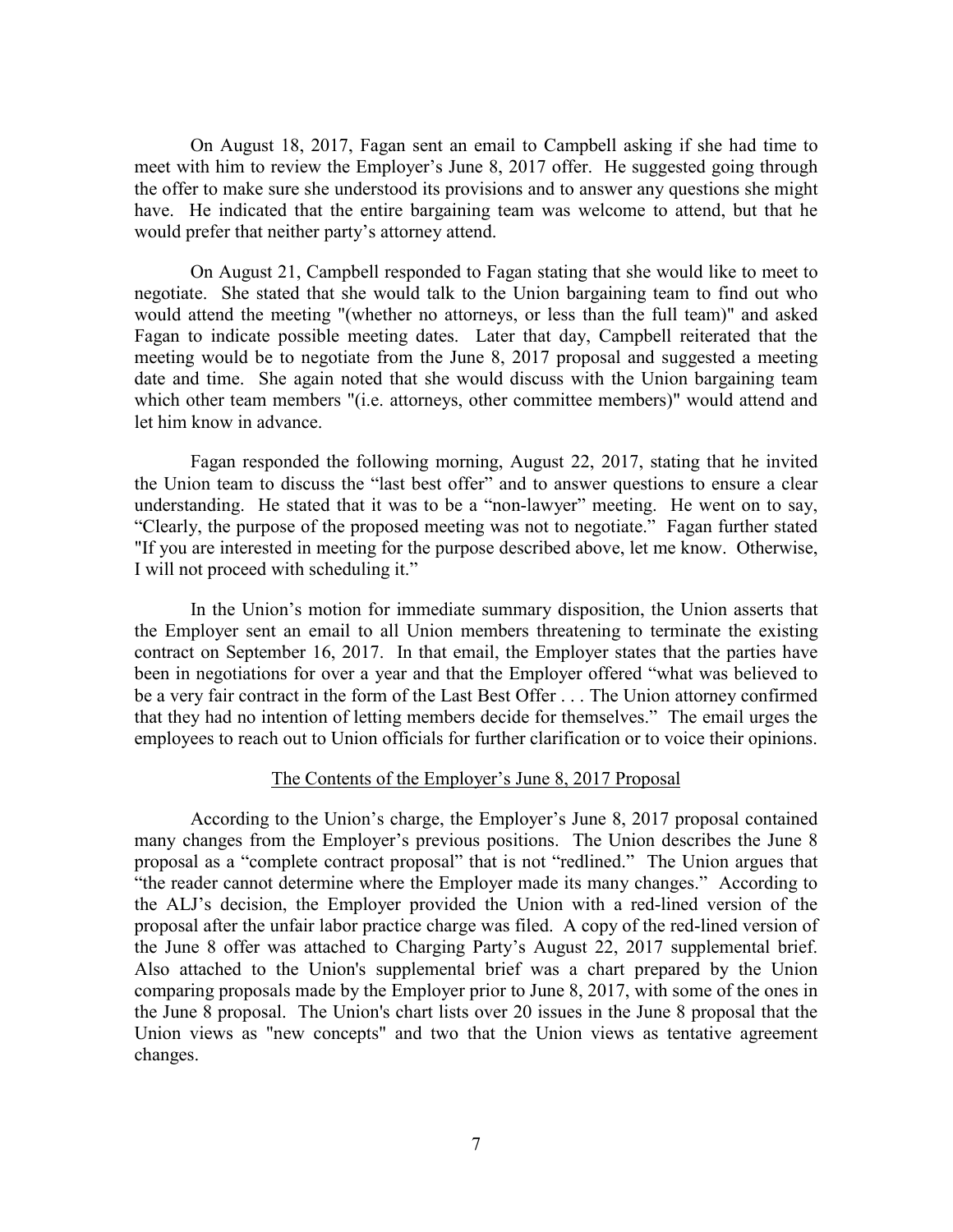In her Decision and Recommended Order, the ALJ identified four provisions in the June 8 proposal in which she found merit to the Union's assertion that they contain issues that were not previously raised in the Employer's earlier proposals. Those were the proposals regarding: Union release time for the Union's bargaining chair and president, lump sum bonuses, the pharmacist wage scale, and longevity pay.

In the Employer's September 5, 2017 response to the Union's August 22, 2017 supplemental brief for motion for immediate summary disposition, the Employer argues that the proposals that the Union contends contain new concepts had either been previously discussed by the parties during the course of their negotiations, concepts the parties had already agreed upon, concessions which inured to the benefit of the Union, or simple clerical errors. To support its response, the Employer attached an affidavit from Barry Fagan. In that affidavit, Fagan asserted that the chart contained in the Union's filing incorrectly describes proposals in the Employer's June 8 offer. Fagan addressed the issues in which the Union claims that the Employer included a new concept in the June 8 proposal. In looking specifically at the provisions subsequently identified by the ALJ as containing new concepts, we find that neither Fagan's affidavit nor the other submissions by the Employer indicate that the ALJ erred in finding that these proposals contain changes from the Employer's prior offers. Moreover, in the summary sheet that accompanied the June 8 proposal, the Employer admitted that the proposal contained some changes from its prior offers.

According to Fagan's affidavit, in the Employer's March 30, 2017 proposal and in discussions at the bargaining table the Employer had agreed to permit both the Union bargaining chairperson and president full release time. He stated that the primary distinction between those prior proposals and the June 8, 2017 offer is that under the later offer, the Employer would only pay for 16 hours per week for the two positions combined and that such release time could only be used in "four (4) eight-hour blocks." (The redlined version of the June 8 proposal states, "Paid release time can be used in four (4) or eight (8) hour blocks as mutually agreed upon.") Fagan contends that the Employer's position on union release time in the June 8 offer is a "concession, since it guarantees full release time to RNRPh." However, Fagan also indicated that the Employer significantly reduced the amount of union release time that it is willing to pay for, from the 1.8 FTE previously paid by the Employer to 16 hours per week for the two employees combined. The June 8 proposal would allow the two employees to have union release time equal to 1.8 FTE if it is paid for by the Union.

Fagan stated that the proposal in the June 8 offer increasing pharmacist wage steps from 2 to 8 steps would only affect new hires and aligns pharmacist wage steps with those of registered nurses. However, Fagan gave no indication that the proposal to increase wage steps from 2 to 8 for that job category had been discussed or offered prior to the June 8 proposal. The Employer submitted a copy of its March 23, 2017 proposal showing the pharmacist wage scale for 2016-2017. A graduate pharmacist working one year was paid \$57.83 per hour. There were two steps for a pharmacist: with only one year of experience, a pharmacist would make \$58.83 per hour; a pharmacist with two years of experience was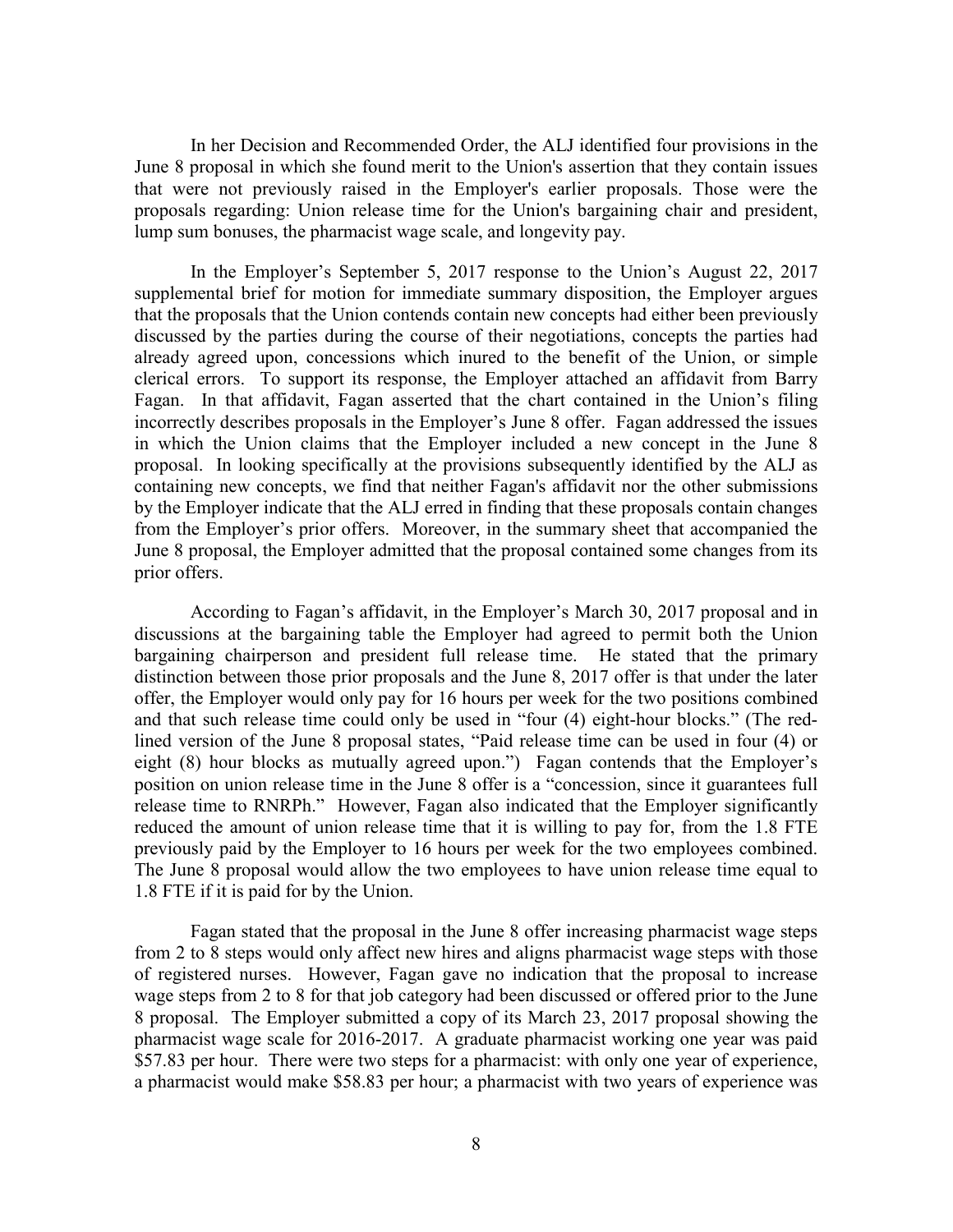paid \$60.14 per hour. However, according to the June 8, 2017 proposal both a graduate pharmacist and a pharmacist would have to be in their seventh year of employment before their wage would equal or exceed the wage rate on the 2016-2017 two-step wage scale. Under the June 8, proposal, there is also new language stating:

Pharmacist will be placed in the appropriate Step based on years of continuous service in the RNRPh HMC Union. Pharmacist with a higher hourly rate than their years of service as outlined in the scale above will be Red-Circled until thev reach a step that warrants a higher hourly rate or receive a contractual increase. Any Pharmacist that is still Red-Circled will receive a 1.25% Lump Sum based on their status and base hourly rate at lime of payout, which will be paid the first full pav in December of 2017; if the contract is in effect

With respect to longevity pay, Fagan stated that throughout the negotiations the Employer attempted to either eliminate or reduce longevity pay. He said that the Employer made a concession by agreeing to continue longevity pay at a flat rate. Under the previous collective bargaining agreement longevity pay was for employees with 10 or more years of service and was based upon a percentage of employees' straight time wages and hours during the fiscal year. Under the earlier contract that percentage increased based on the number of years of service in excess of 10 years. The Employer's March 23, 2017 proposal kept the earlier percentage chart for longevity pay but reduced the amount that employees would receive by 25% per year beginning in 2018 and continuing until 2020 when longevity pay would be totally discontinued. The Employer's June 8, 2017 proposal would shift longevity pay to a flat rate calculation based on an employee's position as a nurse or as a pharmacist and the employee's status as full time or part time, with part time rates varying based on hours (.9 down to .1) without regard to the number of years of service in excess of 10.

There were also changes between the Employer's earlier proposals and the June 8, 2017 offer with respect to lump sum bonuses. The Employer's March 23, 2017 offer provided for employees to "receive a one-time lump sum signing bonus equal to .5% of their base hourly rate at their status as of signing of July 1st, 2017." That proposal does not indicate whether the .5% of the hourly wage would have been based on wages paid during a particular timespan or for a certain number of hours. That is not clear from the proposal. The June 8 offer increases the amount of the lump sum bonus from .5% to 1% and provides that the 1% is based on all hours worked from June 2016 through June 2017. Whether that timeframe was discussed previously is not evident from Fagan's affidavit. The Union states that the timeframe is a new concept, and the Employer has not denied that.

Fagan also indicated that the June 8 proposal contains a change in vacation time allowing employees to use vacation time in one-hour increments as opposed to two-hour increments. He also noted a change in the wording of Article 16.C.6, which Fagan said clarifies prior proposals related to department shutdowns due to a holiday. Fagan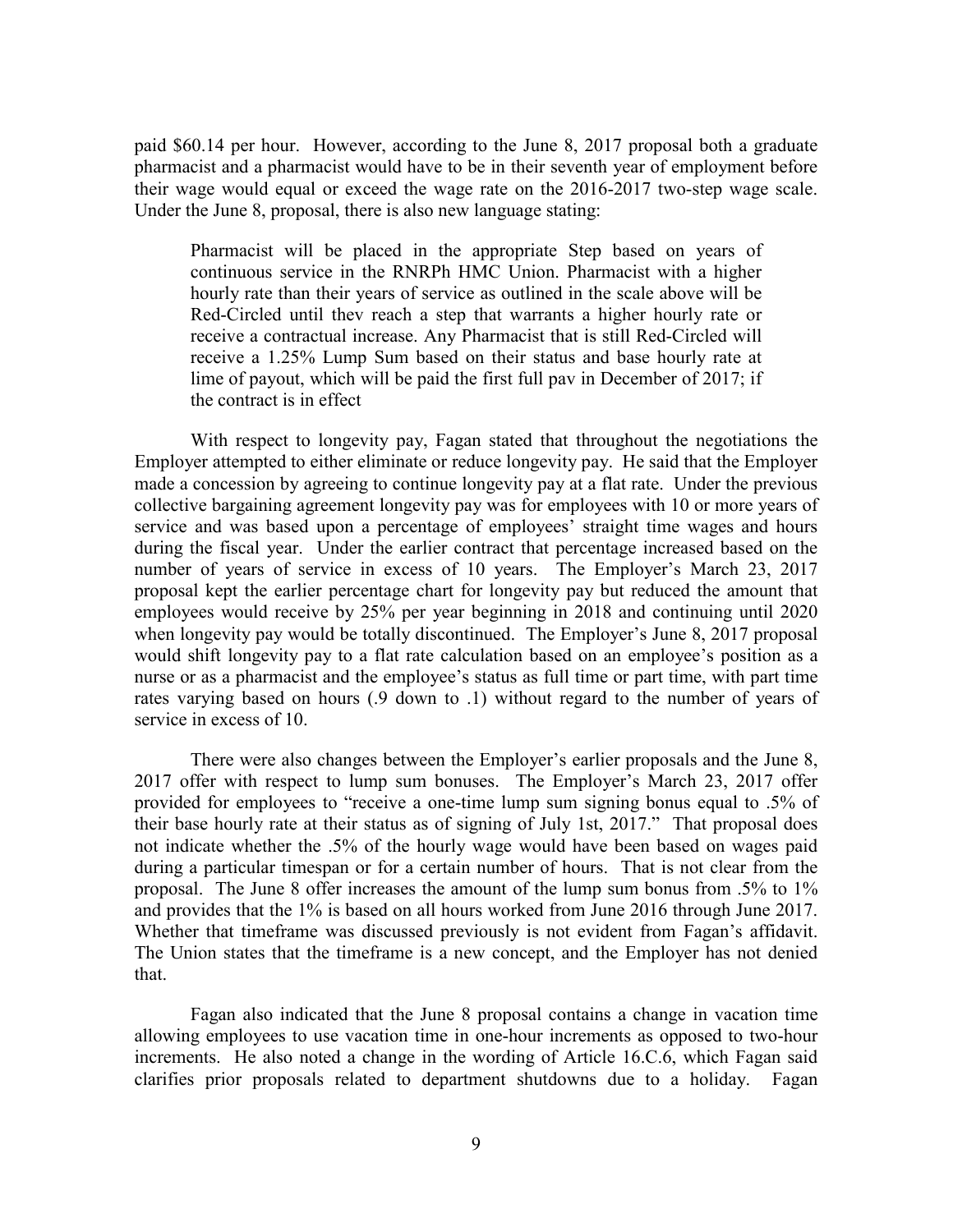described a change in Article 26, short-term assignments, as a clarification of the parties' current practice. Additionally, Fagan attributed several other changes in the June 8 proposal to clerical errors or unintentional omissions.

#### Discussion and Conclusions of Law

#### The Duty to Bargain

The issue before us is whether the Employer breached its duty to bargain in good faith after it submitted its June 8, 2017 proposal to the Union. Section 15 of PERA, MCL 423.215(1), "requires a public employer to bargain collectively with the recognized representatives of its public employees." In order to bargain collectively, the parties must meet and "confer in good faith with respect to wages, hours, and other terms and conditions of employment" MCL 423.215(1). *River Rouge Sch Dist v River Rouge Ed Ass'n*, unpublished opinion per curiam of the Court of Appeals, issued September 1, 2016 (Docket No. 326925); 30 MPER 16.

For us to find that Respondent violated PERA by refusing to bargain, there must have been a demand to bargain from Charging Party and a statement or action by Respondent clearly indicating a refusal to comply with the bargaining demand. See *Michigan State Univ*, 1993 MERC Lab Op 52, 63 citing *NLRB v Rural Elec Co*, 296 F2d 523, 524-25, (CA 10, 1961). See also, *Interurban Transit Partnership*, 20 MPER 107 (2007). In any negotiation for a collective bargaining agreement the parties have conflicting interests. To reach agreements, each party must give up something to gain something else. The compromises that result in agreement provide stability to the parties' relationship and a degree of reliability as to future interactions. *Kalamazoo Co & Kalamazoo Co Sheriff*, 22 MPER 94 (2009). We cannot require parties to agree or to make concessions, and their failure to do so is not, *by itself*, enough to establish a failure to bargain in good faith. *Grand Rapids Pub Museum*, 17 MPER 58 (2004). In assessing whether a party has fulfilled its bargaining obligation, we have always been mindful of the language of Section 15, which states that agreement or concessions cannot be compelled. *Grand Rapids Public Museum*, 17 MPER 58 (2004); *Interurban Transit Partnership*, 20 MPER 107 (2007).

Pursuant to  $\S 10(1)(e)$  of PERA, a public employer may not "refuse to bargain collectively with the representatives of its public employees . . . " MCL 423.210(1)(e). In determining whether a party has violated its statutory duty to bargain in good faith, the totality of the party's conduct must be examined. We must look at the bargaining process and the communications between the parties during that process to determine whether Respondent has "actively engaged in the bargaining process with an open mind and a sincere desire to reach an agreement*." City of Grand Rapids*, 22 MPER 70 (2009); *Grand Rapids Pub Museum*, 17 MPER 58 (2004); *Unionville-Sebewaing Area Sch*, 1988 MERC Lab Op 86, 89.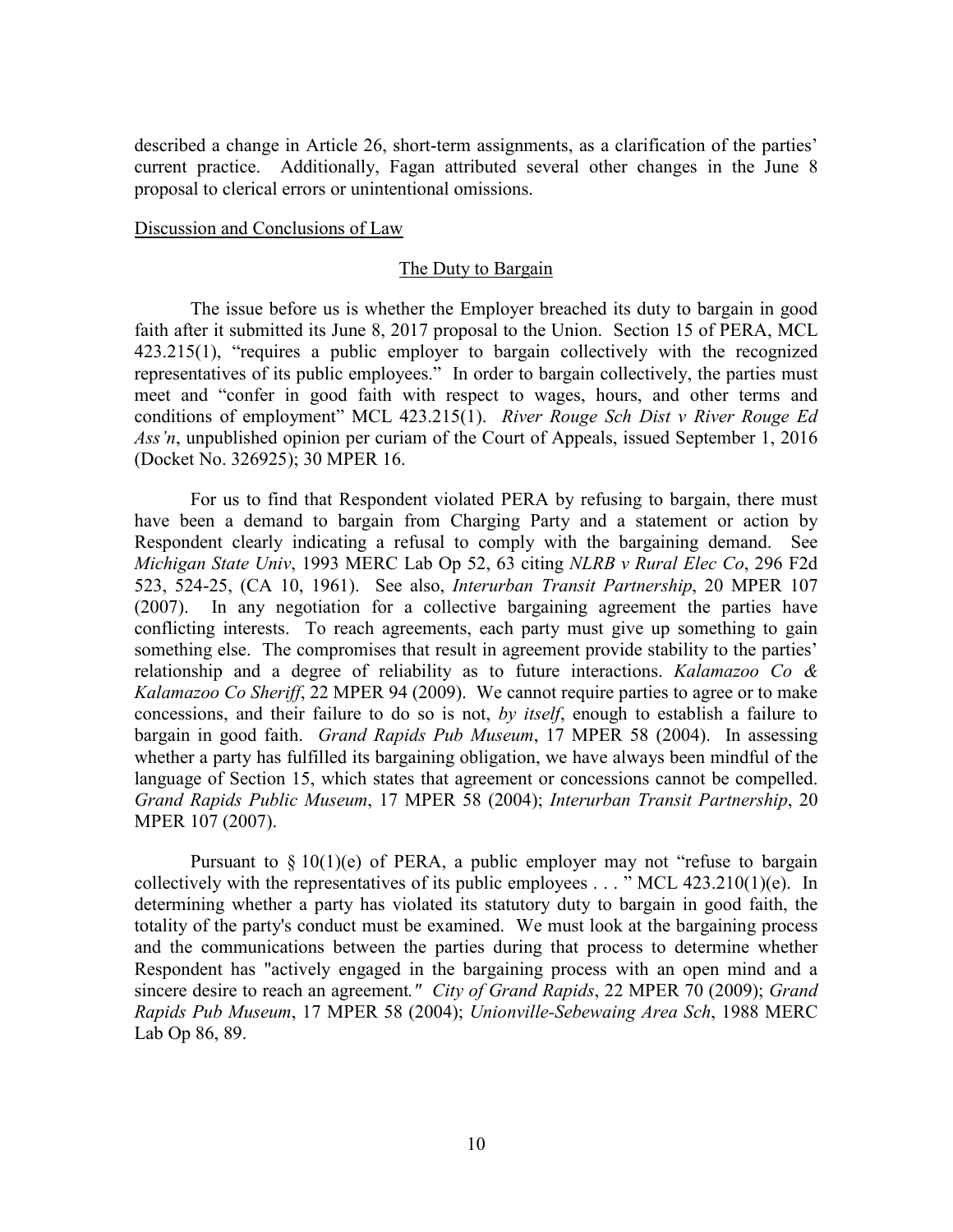Between June 8 and June 27, 2017, the attorneys for the parties exchanged numerous emails in which the Union demanded to bargain over the Employer's June 8, 2017 proposal. In the Employer's responses, the Employer indicated that it was willing to meet with part of the Union's bargaining team, i.e. just the Union's attorney and its president, and only for the purpose of answering the Union's questions about the June 8 proposal. The Employer made it clear that any discussion between the parties would be limited to questions about the proposal and the Employer would not engage in negotiations. In the parties' email exchanges on June 27, the Employer clearly and expressly refused to negotiate with the Union. Accordingly, we agree with the ALJ that the Employer breached its duty to bargain in good faith.

#### Employer refusal to meet with the Union bargaining team

Section 15 of PERA, MCL 423.215(1), "requires a public employer to bargain collectively with the recognized representatives of its public employees." As the National Labor Relations Board stated in *Racine Die Casting Co, Inc*, 192 NLRB 529, 530 (1971)*[2](#page-10-0)* :

Each party to the collective bargaining process has a right to choose its representative, and there is a correlative duty on the opposite party to negotiate with the appointed agent.

The Union's bargaining team included the Union's president, its attorney, and up to four other persons. However, when offering to meet with the Union to discuss the June 8 offer, the Employer repeatedly sought to limit the Union's choice of representatives. When the Employer's attorney offered to meet, he limited attendance at the meeting to the parties' attorneys, the Employer's labor relations officer, and the Union's president. Mack objected to that and pointed out that the prior version of the collective bargaining agreement permitted the Union to have a bargaining team of up to six people. However, Clark gave no explanation for seeking to restrict the number of Union bargaining team members permitted to participate in the offered meeting. Also, when Fagan offered to meet with Campbell, he indicated that he would prefer that the attorneys not attend. Then, when he withdrew his offer to meet with Campbell, he stated that it was to have been a "nonlawyer" meeting. Fagan gave no rationale for making the proposed meeting a "nonlawyer" meeting.

The Employer must bargain with the Union's chosen representatives and is not entitled to pick and choose members of the Union's bargaining team. See, for example, *Caribe Staple Co, Inc & Suarez*, 313 NLRB 877, 889 (1994), where the NLRB found that the employer violated Section  $8(a)(5)$  and (1) of the NLRA by refusing to set a negotiating date unless the Union agreed to reduce the size of its bargaining committee. See also

 $\overline{a}$ 

<span id="page-10-0"></span>*<sup>2</sup>* Board precedent is often given great weight in interpreting PERA in those cases where PERA's language is analogous to that of the NLRA*. Oakland Co,* 2001 MERC Lab Op 385, 389. See also *Gibraltar Sch Dist* v *Gibraltar MESPA-Transp*, 443 Mich 326, 335; 505 NW2d 214 (1993); *St. Clair Intermediate Sch Dist* v *Intermediate Educ Ass'n*, 458 Mich 540, 559; 581 NW2d 707 (1998).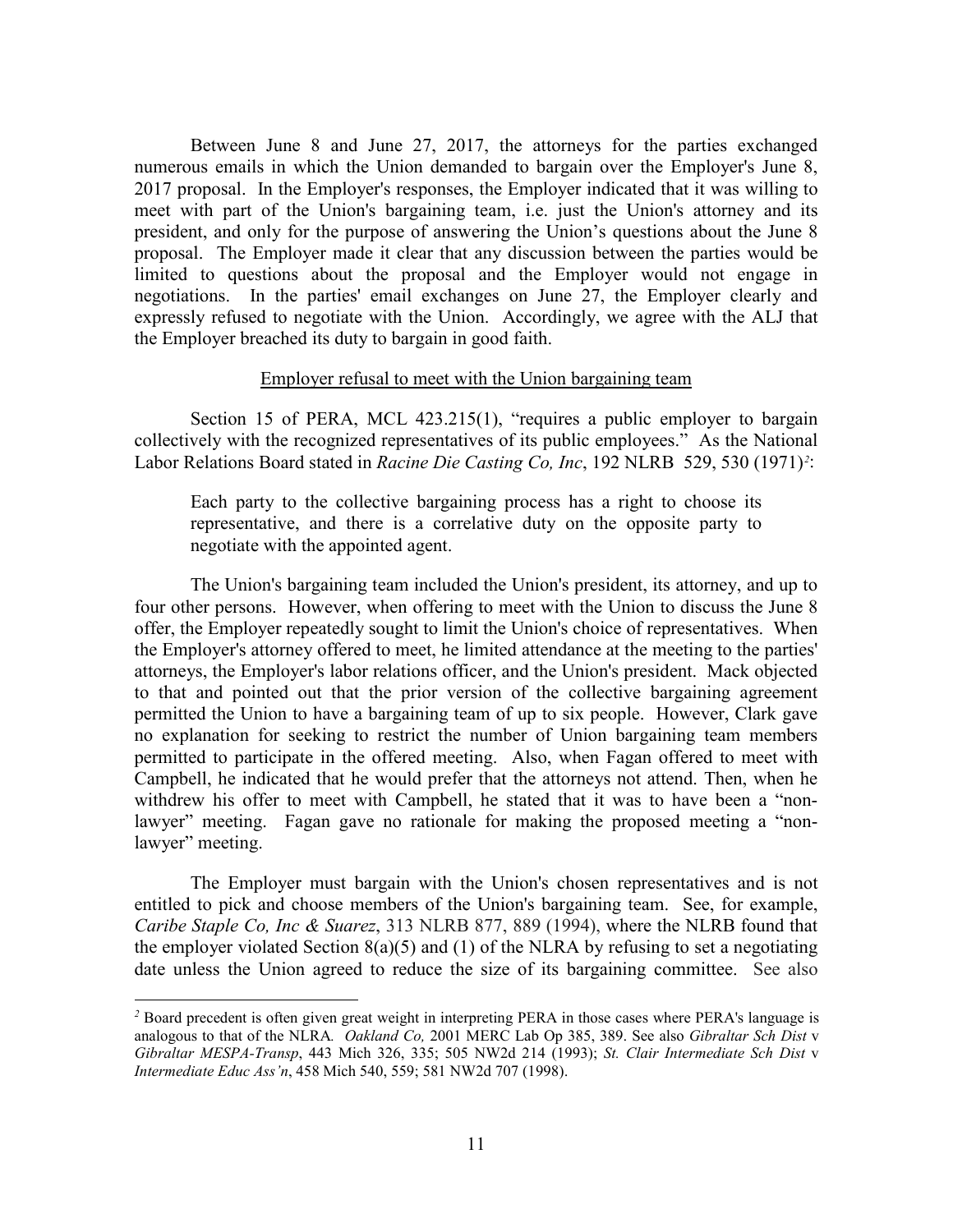*Vibra-Screw, Inc.*, 301 NLRB 371, 377 (1991), where the NLRB found that the employer unlawfully refused to bargain with the union when the employer refused to meet because four discharged employees were on the union's bargaining committee.

The National Labor Relations Board further stated in *Racine Die Casting Co, Inc*, 192 NLRB 529, 530 (1971):

[T]here may be extraordinary situations, which render any attempt at goodfaith bargaining a futility, where one party to negotiations may validly object to an agent of the other.

The Employer has failed to provide any justification for its demand to limit the Union participants in meetings to discuss the changes in the June 8, 2017 proposal. Accordingly, we find that the Employer's refusal to meet with Union's chosen representatives is a further indication of the Employer's breach of its duty to bargain in good faith.

### Employer insistence that union membership vote before further negotiations

The Employer's attorney's June 8, 2017 cover letter ends by stating:

In the spirit of transparency, we respectfully request that your client's executive committee bring this LBO to the full membership for a ratification vote. RNRPh members deserve to know where Hurley stands. We look forward to hearing from you after that vote takes place.

Clark's letter implies that the Union had not kept its membership informed on their Employer's bargaining position. It also indicates that the Employer believed that it had the right to demand that the Union conduct a vote without regard to the Union's executive committee's assessment of the Employer's proposal.

The Employer made similar assertions in subsequent communications to the Union's representatives. In a June 15, 2017 email, Clark insisted that the Employer was waiting on the Union's vote on the June 8 proposal before responding to the Union's request to meet. In that email Clark implied that the Employer had the right to delay meeting until the Union could inform the Employer of the results of a union membership vote on the June 8 proposal.

On July 18, 2017, in an email to the Union chairperson, Pamela Campbell, the Employer's labor relations officer Barry Fagan also urged the Union to allow its members to vote on the June 8 proposal and reiterated that if a new collective bargaining agreement was not in place by September 16, 2017, the former collective bargaining agreement would be terminated. Even after the charge had been filed, the Employer's labor relations officer withdrew an invitation to meet with the Union President when she indicated that she wanted to negotiate at the meeting.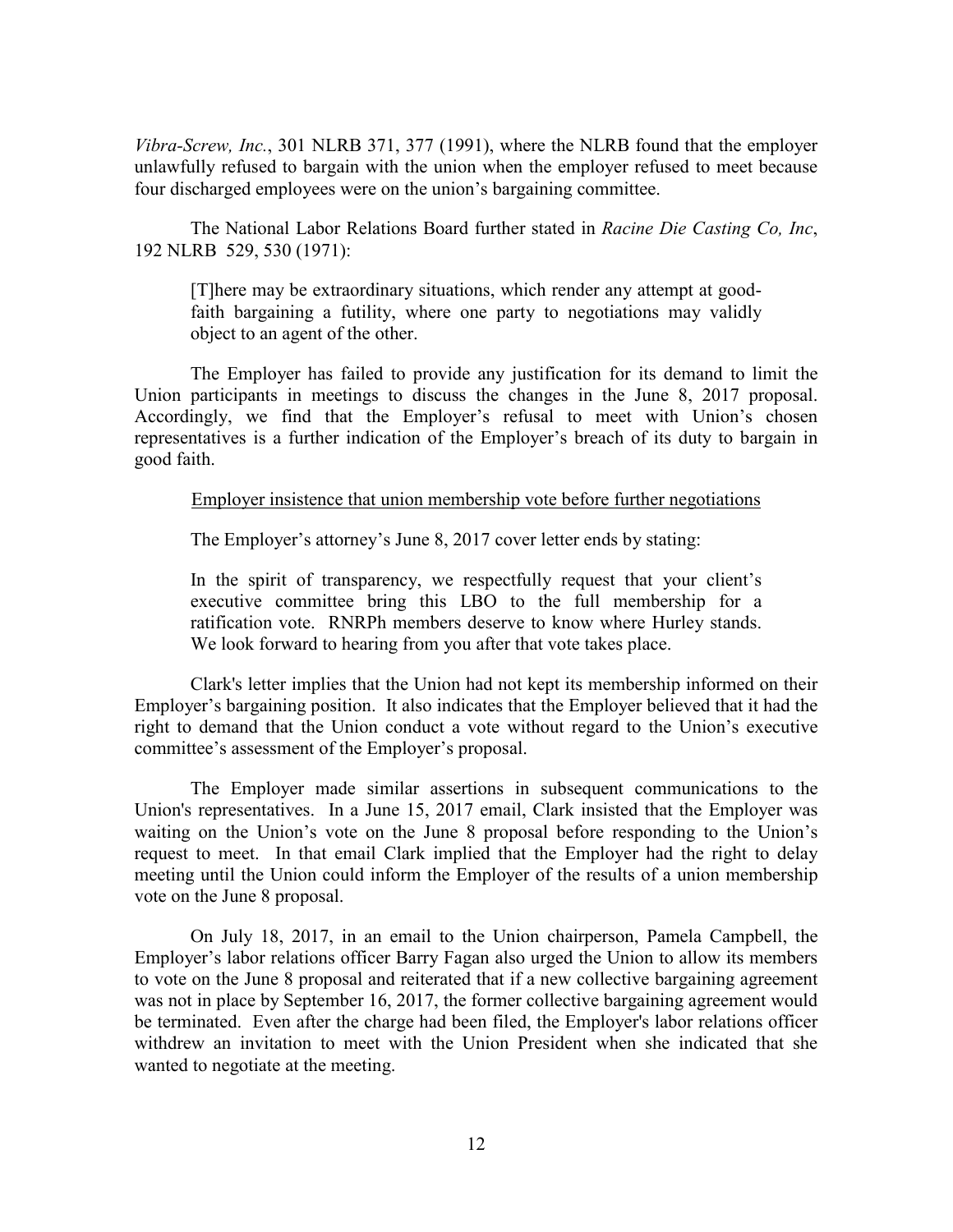The Commission has long held that the ratification procedures of a labor organization are internal union matters beyond the area of employer concern. *City of Saginaw*, 1988 MERC Lab Op 197; 1 MPER 19056 (no exceptions). As the Commission stated in *Chippewa Valley Pub Sch*, 1979 MERC Lab Op 602, 608:

What a labor organization does with a tentative contract after it is reached at the table is not the employer's concern, just as it is none of the union's business into the deliberations of a public school board in regard to its ratification of the same contract. . . . the ratification procedures are the province of each party.

See also *Village of Chesaning*, 1974 MERC Lab Op 580, 585-586. In this case, the parties had not even arrived at a tentative agreement. Yet the Employer repeatedly insisted that the Union take its June 8 proposal to the Union membership for a vote and sent an email to the Union membership complaining that the Union's attorney had acknowledged that the members were not going to be allowed to vote on the Employer's proposals. The Employer's actions in this regard are an indication that the Employer was not approaching the bargaining process with an open mind and a sincere desire to reach an agreement.

### The Employer's Contention that the Parties Were at Impasse

The Employer contends that the ALJ erred by finding that the Employer failed negotiate in good faith and points to the fact that the parties had participated in 40 negotiation sessions and 60 hours of mediation over the previous 18 months. The Employer argues that the "impasse was not 'broken' by *Respondent's inclusion of a handful of new proposals* in the LBO"*[3](#page-12-0)* (emphasis added).

Impasse has been defined as the point at which the parties' positions have so solidified that further bargaining would be futile. *Oakland Cmty Coll*, 2001 MERC Lab Op 273, 277; 15 MPER 33006 (2001); *Wayne Co (Attorney Unit)*, 1995 MERC Lab Op 199, 203; *City of Saginaw*, 1982 MERC Lab Op 727. The determination of whether an impasse exists is made on a case-by-case basis, taking into account the totality of the circumstances and the entire conduct of the parties. *Flint Twp*, 1974 MERC Lab Op 152, 156. In determining whether impasse exists, the Commission looks at a number of different factors. These include whether there has been a reasonable term of bargaining, whether the positions of the parties have become fixed, and whether both parties are aware of where the positions have solidified. *Wayne Co (Attorney Unit)*, at 203; *Oakland Cmty Coll*, at 277; *City of Saginaw,* 1982 MERC Lab Op 727.

However, simply declaring impasse and asserting the right to implement changes in mandatory subjects of bargaining is not sufficient. The parties are only at impasse when neither party is willing to compromise. *NLRB v Powell Elec Mfg Co*, 906 F2d 1007, 1011- 1012 (CA 5, 1990). The party asserting impasse bears the burden of establishing that

 $\overline{a}$ 

<span id="page-12-0"></span>*<sup>3</sup>* Respondent's brief on exceptions, page 9.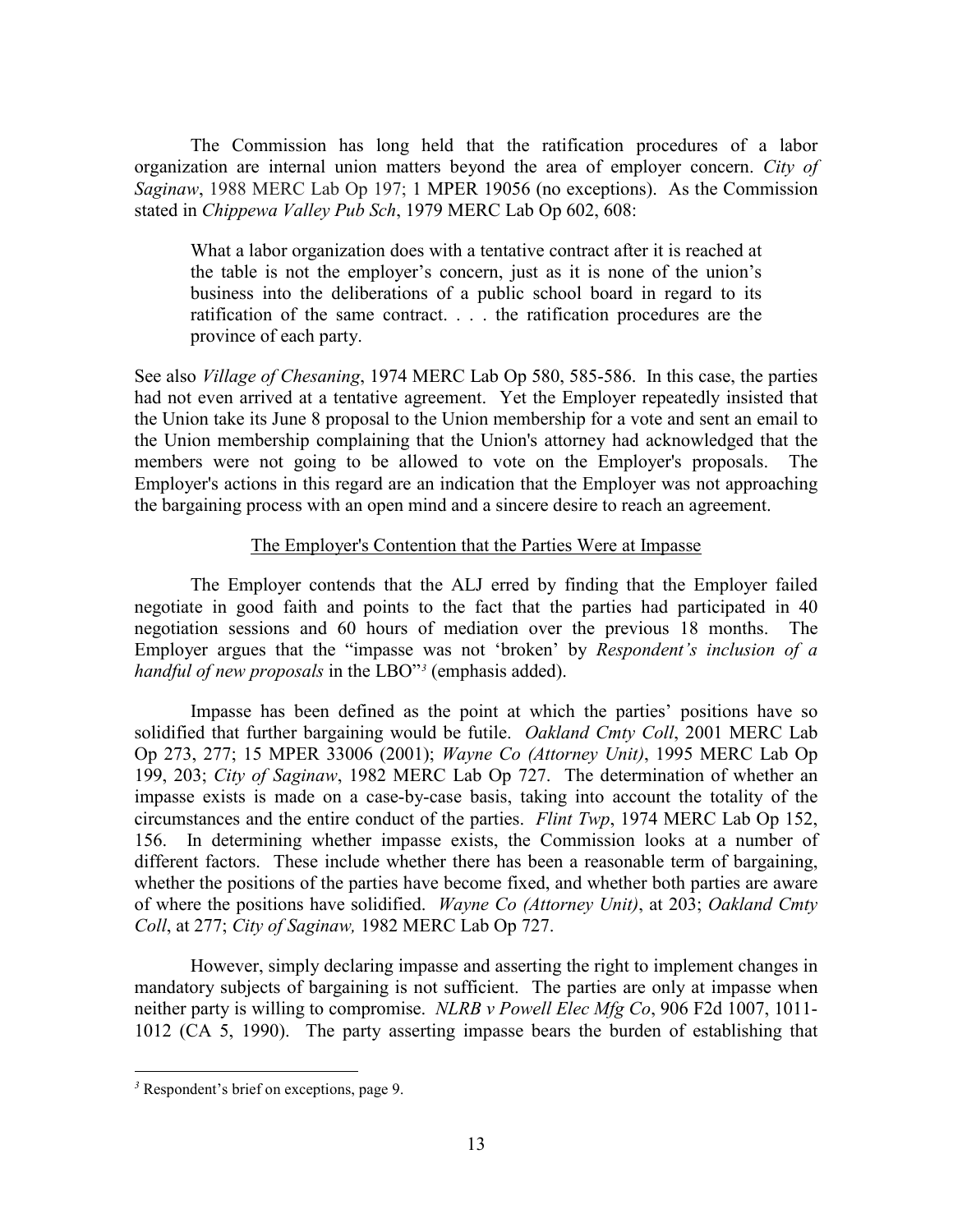impasse was reached; it must show that both parties, not just one, were unwilling to compromise. *Oakland Cmty Coll*, at 277.

Additionally, if the parties have reached a good faith impasse, that does not terminate the bargaining duty, but only suspends it until circumstances change which break the impasse. *Escanaba Pub Sch*, 1990 MERC Lab Op 887, 891; 4 MPER 22013 (1990); *City of Ishpeming,* 1985 MERC Lab Op 517, 520-521.

Clearly, the parties had numerous negotiation sessions; this is a factor to be considered in determining whether the parties were at impasse. We note the Employer's assertion that a "\$20,000,000.00 difference in the parties' economic proposals, after more than a year of bargaining, constitutes an impasse." However, the Employer has not offered facts that establish that both parties' positions on the economic proposals were fixed at the time of the June 8 offer or, more importantly, during the period following that offer when the Employer refused to negotiate with the Union. Fagan indicated in his affidavit that the June 8 offer contained several concessions and other changes from the Employer's prior proposals. The Employer also admitted in its brief on exceptions that the June 8 offer contained "*a handful of new proposals*." Indeed, since the Employer made changes to the economic proposals in its June 8 offer and those changes had not been previously discussed, it is not clear that the Employer's position was truly fixed prior to submitting the June 8 proposal. Nor is it clear from the evidence in the record that the Union knew where the Employer's position had solidified. Moreover, the Employer has not shown facts that would establish that the Union's position had solidified or where it had solidified. The Employer has not offered facts that support a finding that the parties were at impasse on June 8, 2017, or after the June 8 proposal had been given to the Union. We note the Employer's assertion that it needed an evidentiary hearing to present facts establishing an impasse.

However, even if we were to find that the parties were at impasse prior to June 8, 2017, the facts that the *Employer's* June 8 proposal contained significant changes from its prior offers and the Union demanded bargaining over those changes, required the Employer to meet with the Union's bargaining team to discuss and even negotiate. To comply with its duty to bargain in good faith, the Employer needed to meet with the Union, not only to answer the Union's questions about the changes, but to allow both parties to freely engage in discussions over those changes and other unresolved issues, and to make new proposals or counterproposals with open minds and sincere desires to reach an agreement*.*

This is analogous to the situation that occurs when an employer wants to make a change to existing terms and conditions of employment. See, for example, *City of Detroit*, 20 MPER 68 (2007). In that case, the employer must give the union notice and an opportunity to bargain over the proposed change. A timely bargaining demand by the union triggers the employer's duty to bargain in good faith. See *Decatur Pub Sch*, 27 MPER 41 (2014). The same is true here with respect to the Union's demand to bargain over the changes proposed by the Employer in the June 8 offer. The Employer cannot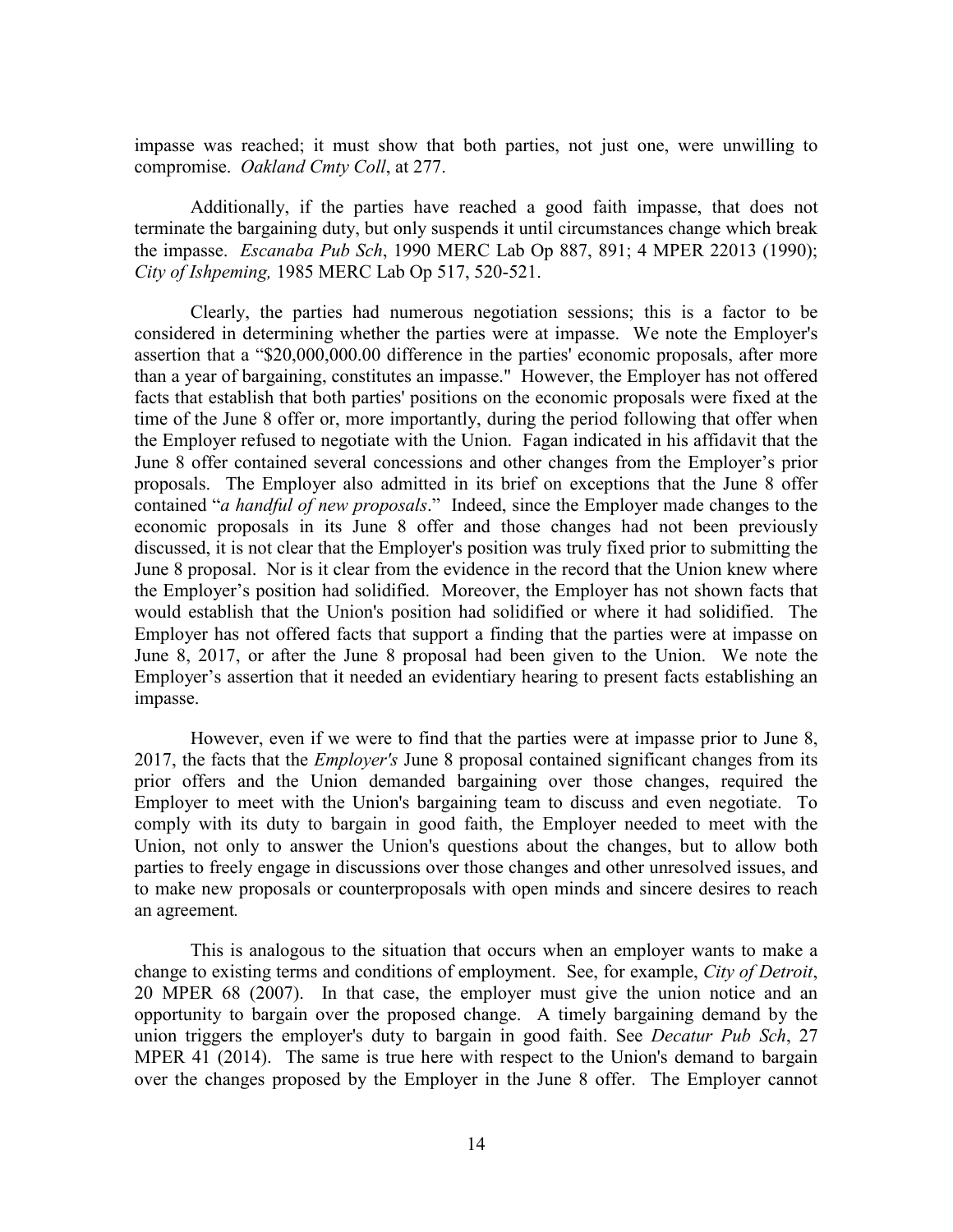impose these new changes, whether or not they are concessions, without giving the Union an opportunity to bargain.

We note the Employer's argument that "the introduction of new concepts only breaks an existing impasse if they constitute a 'substantial change' in the bargaining position of one party." *Kalkaska Co Rd Comm*, 29 MPER 65 (2016). The Employer's reliance on *Kalkaska* is misplaced. As we noted in *Kalkaska*, "Once the parties have reached impasse, an employer is usually free under  $\S 10(1)(e)$  to take unilateral action on an issue as long as its action is consistent with its offer to the union." See *Detroit Police Officers Ass'n v Detroit*, 391 Mich 44, 56 (1974). In *Kalkaska,* we found the parties were at impasse and that the impasse was not broken by an insubstantial change in the union's bargaining position. <sup>[4](#page-14-0)</sup> However, the facts of this case are significantly different from those of *Kalkaska*. In this case, it is the *Employer* that has changed its prior offer. Whether the changes are substantial or not, the Union, upon demand, has a right to negotiate over those changes before the Employer can impose its last offer. An employer cannot declare impasse indicating that it is in a position to impose its last best offer, then present a proposal that contains changes from the terms of its prior offer, and without further bargaining, declare that the parties are still at impasse. The Employer must negotiate over the changes from its prior offer. Whether or not these parties were at impasse on or before June 8, 2017, the fact that the Employer offered a new proposal containing language not previously discussed by the parties breaks any impasse, and, since the Union made a timely bargaining demand, requires additional good faith negotiations by the parties.

### Appropriateness of Summary Disposition

Respondent contends that the ALJ erred because summary disposition may only be granted in favor of the moving party where there is no genuine issue as to any material fact. The Employer further argues that the party opposing the motion must be given the benefit of every reasonable doubt and all inferences from pertinent facts must be drawn in favor of that party. In support of that argument, the Employer contends that the ALJ committed reversible error by denying Respondent's request for an evidentiary hearing. The Employer relies on the ALJ's remarks during oral argument that the question of whether the parties had actually reached impasse depended on "too many factors for me to determine without an evidentiary hearing." As we indicated above, the undisputed facts regarding the Employer's June 8, 2017 proposal made it unnecessary for the ALJ to determine whether the parties were at impasse when the Employer refused to meet with the Union to discuss that proposal.

 $\overline{a}$ 

<span id="page-14-0"></span>*<sup>4</sup>* The question in *Kalkaska* was whether the change in the union's bargaining position was substantial enough to break the impasse. The same question was present in the two cases we relied upon with respect to this issue in *Kalkaska*: *Strange & Lindsey Beverages, Inc.*, 219 NLRB 1200 (1975); *Sharon Hats, Inc*, 127 NLRB 947, 956 (1960), enfd 289 F2d 628 (CA 5, 1961).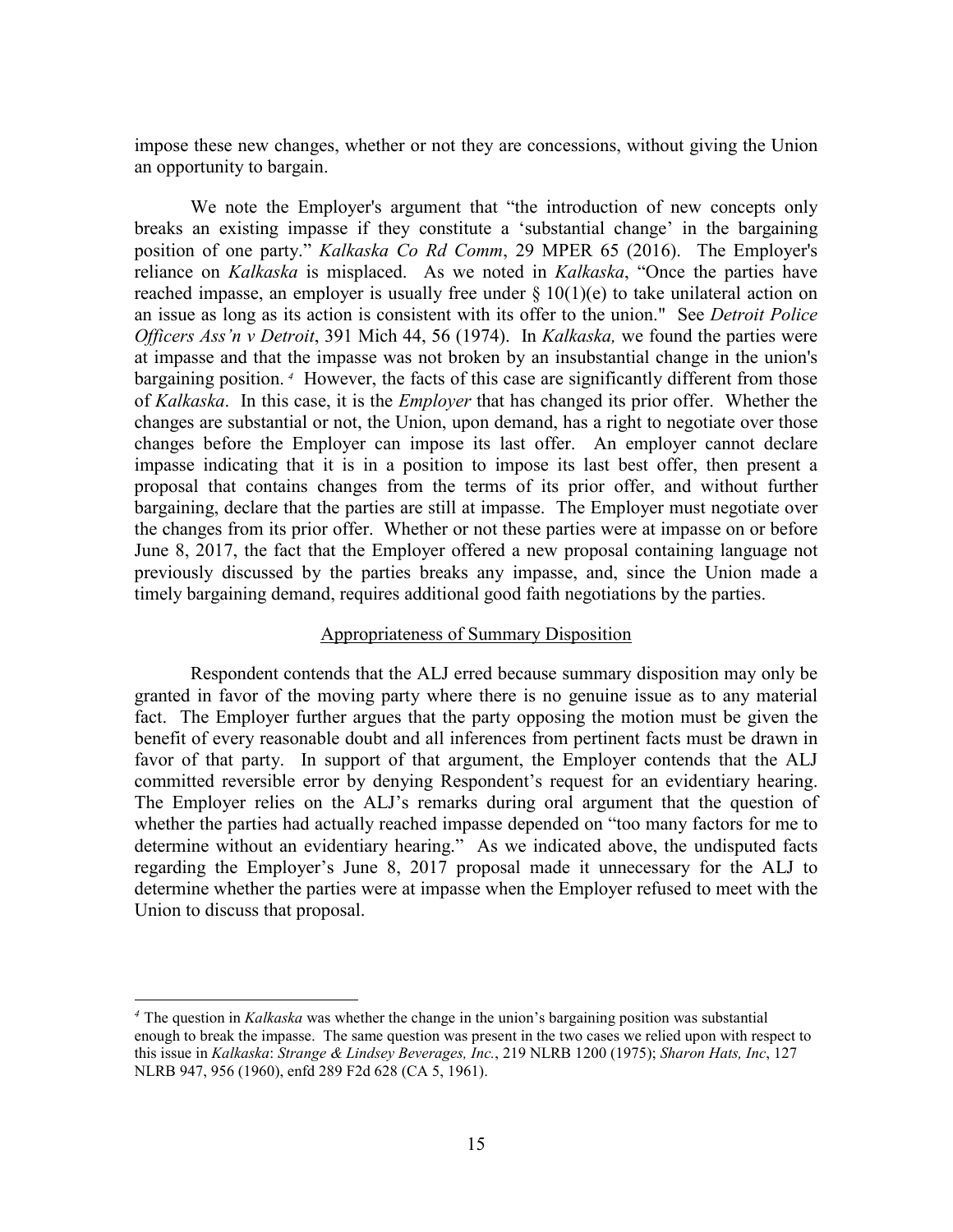Rule 165 of the General Rules of the Michigan Employment Relations Commission, 2002 AACS, R 423.165, authorizes an ALJ to summarily dispose of a case in appropriate circumstances and states:

The commission or *administrative law judge* designated by the commission may, on its own motion or on a motion by any party, order dismissal of a charge or issue a ruling in favor of the charging party. The motion may be made any time before or during the hearing. (Emphasis added.)

We also look to *Smith v Lansing Sch Dist*, 428 Mich 248, 250-251, 255-259 (1987) for guidance on the issue of whether the Administrative Procedures Act, MCL 24.201 – 24.328, requires an evidentiary hearing to be held. In *Smith*, at 257, the Supreme Court said:

We agree with appellants that  $\S 72(3)$  [of the APA] does not require a full evidentiary hearing when, for purposes of the proceeding in question, all alleged facts are taken as true. That is, we construe that portion of  $\S 72(3)$ to require affording the opportunity to present evidence on issues of fact only when such issues exist.

A mere claim that there are disputed facts is insufficient to justify an evidentiary hearing. If facts are disputed, it is up to Respondent to assert the facts that it claims support its defense to the charge. *McCormic v Auto Club Ins Ass'n*, 202 Mich App 233, 237, (1993). While the Employer's filings contain conclusory statements and differing interpretations of the facts, Respondent has not specified any material facts that are disputed. Although the parties dispute the interpretation and legal implications of the facts, none of Respondent's submissions to the record in this matter indicate the presence of disputed material facts.

There is no dispute over the fact that the Employer refused to meet to negotiate with the Union bargaining committee after the Employer provided the Union with the June 8, 2017 proposal. The record contains undisputed documentary evidence that the Employer refused to negotiate with the Union after June 8. The Employer acknowledges in its August 10, 2017 response to the Union's motion for summary disposition that it offered to meet with Campbell and Mack alone to discuss questions they may have had regarding the June 8, 2017 offer. However, it is also evident from the exchange of emails that the Employer was not willing to negotiate at that meeting and had a "take it or leave it" attitude with respect to its last proposal. The Employer has offered no facts to dispute the evidence in the record that it refused to negotiate with the Union after it gave the Union the June 8, 2017 proposal. The record also contains undisputed evidence, including statements from the Employer, that its June 8 proposal contained changes from its earlier proposals and that the Union demanded to bargain over those changes.

Inasmuch as the parties' communications about meeting to discuss the Employer's June 8, 2017 proposal were written, the Employer has provided written acknowledgments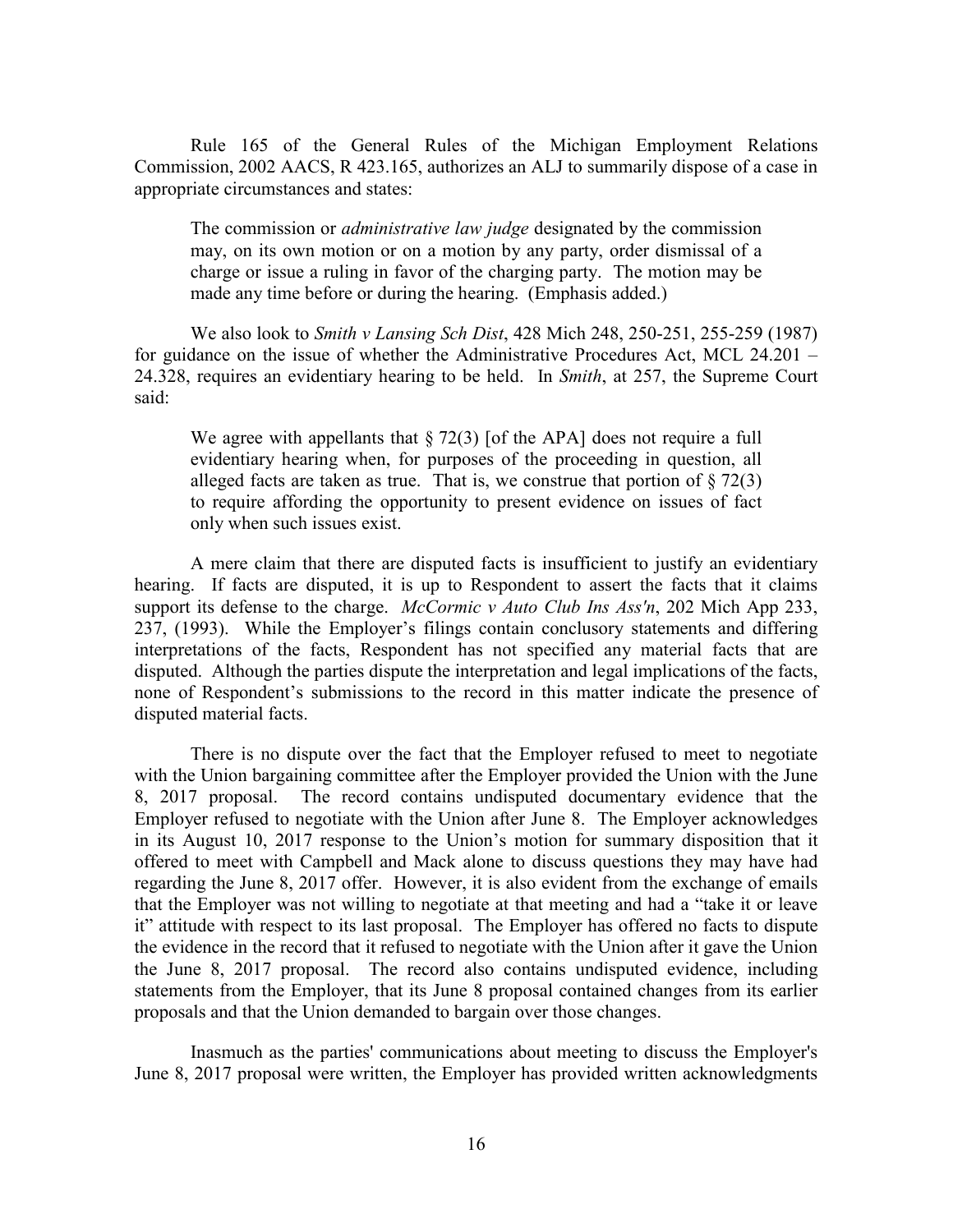of the fact that the June 8 proposal contained changes from its earlier proposals, and these documents are included in the record, there was sufficient evidence in the record for the ALJ to determine that the Employer had breached its duty to bargain in good faith after it submitted the June 8 proposal to the Union.

We have also considered all other arguments submitted by the parties and conclude that they would not change the result in this case. For the reasons set forth above, we find the exceptions of Respondent to be without merit and affirm the Administrative Law Judge's decision. In light of the fact that the parties have now agreed to a new collective bargaining agreement, we hereby modify the Order recommended by the ALJ. Accordingly, we adopt the following Order.

## **ORDER**

Respondent Hurley Medical Center, its officers and agents, are hereby ordered to:

- 1. Cease and desist from refusing to bargain in good faith with the Registered Nurses and Pharmacists Association.
- 2. Cease and desist from conditioning its agreement to meet with the above labor organization on the labor organization's agreement to limit itself to asking questions during those meetings.
- 3. Take the following affirmative action to effectuate the purposes of the Act:
	- a. Post the attached notice on Respondent's premises in all places where notices to employees in the Registered Nurses and Pharmacist Association's bargaining unit are customarily posted, for a period of thirty (30) consecutive days.

### MICHIGAN EMPLOYMENT RELATIONS COMMISSION

 $\sqrt{s/}$ 

Edward D. Callaghan, Commission Chair

 $\sqrt{s/}$ Robert S. LaBrant, Commission Member

 $\sqrt{s}$ /

Natalie P. Yaw, Commission Member

Dated: January 2, 2019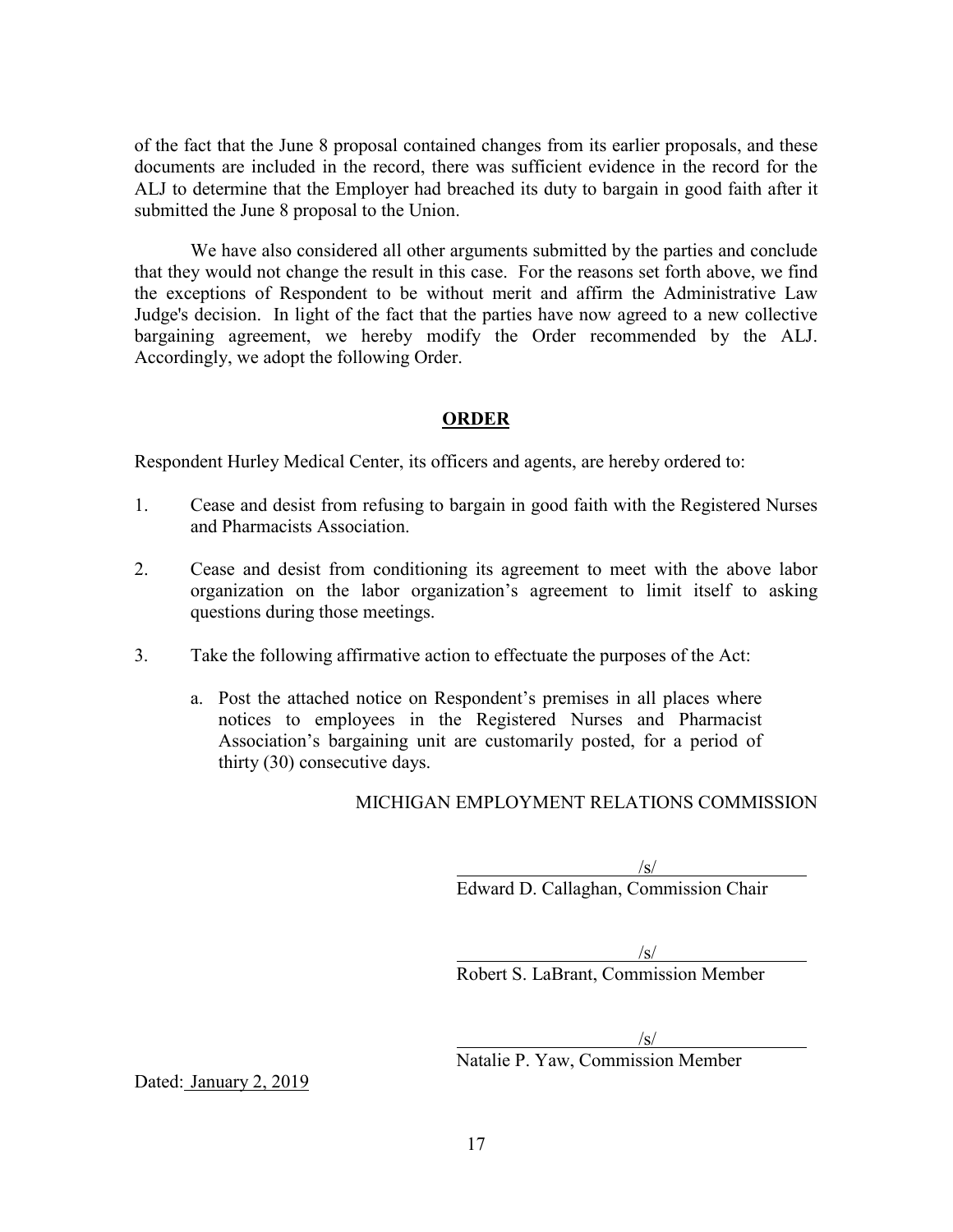### **NOTICE TO EMPLOYEES**

UPON THE FILING OF AN UNFAIR LABOR PRACTICE CHARGE BY THE REGISTERED NURSES AND PHARMACISTS ASSOCIATION, THE MICHIGAN EMPLOYMENT RELATIONS COMMISSION HAS FOUND **HURLEY MEDICAL CENTER** TO HAVE COMMITTED AN UNFAIR LABOR PRACTICE IN VIOLATION OF THE MICHIGAN PUBLIC EMPLOYMENT RELATIONS ACT (PERA). PURSUANT TO THE TERMS OF THE COMMISSION'S ORDER,

#### **WE HEREBY NOTIFY OUR EMPLOYEES THAT:**

**WE WILL NOT** refuse to bargain in good faith with the Registered Nurses and Pharmacists Association.

**WE WILL NOT** condition our agreement to meet with the above labor organization on the labor organization's agreement to limit itself to asking questions during those meetings.

### **HURLEY MEDICAL CENTER**

By:

Title: Title:

Date:

This notice must be posted for a period of 30 consecutive days and must not be altered, defaced or covered by any material. Any questions concerning this notice may be directed to the office of the Michigan Employment Relations Commission, Cadillac Place, 3026 W. Grand Blvd, Suite 2-750, P.O. Box 02988, Detroit, Michigan 48202. Telephone: (313) 456-3510.

MERC Case No. C17 G-066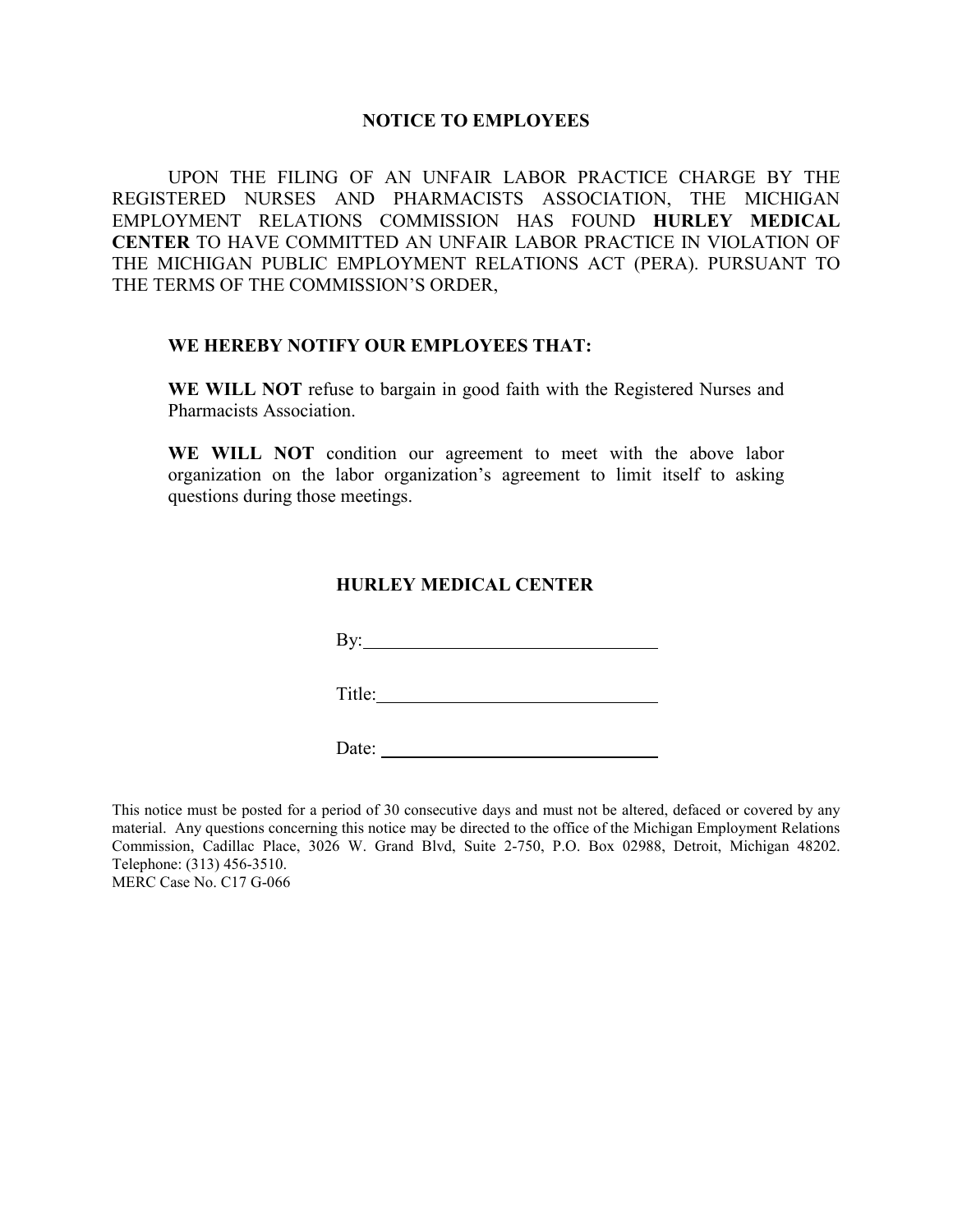## **STATE OF MICHIGAN MICHIGAN ADMINISTRATIVE HEARING SYSTEM MICHIGAN EMPLOYMENT RELATIONS COMMISSION**

In the Matter of:

## HURLEY MEDICAL CENTER, Public Employer-Respondent,

Case No. C17 G-066 -and- Docket No. 17-015268-MERC

REGISTERED NURSES AND PHARMACISTS ASSOCIATION (RNRPH), Labor Organization- Charging Party.

 $\_$ 

#### APPEARANCES:

Giarmarco, Mullins & Horton, P.C., by John C. Clark, for Respondent

Miller, Cohen, PLC, by Richard G. Mack, Jr., for Charging Party

## **DECISION AND RECOMMENDED ORDER OF ADMINISTRATIVE LAW JUDGE ON SUMMARY DISPOSITION**

On July 20, 2017, the Registered Nurses and Pharmacists Association (RNRPH) filed the above unfair labor practice charge with the Michigan Employment Relations Commission (the Commission) against Hurley Medical Center pursuant to Sections 10 and 16 of the Public Employment Relations Act (PERA), 1965 PA 379, as amended, MCL 423.210, MCL 423.216. Pursuant to Section 16 of PERA, the charge was assigned to Julia C. Stern, Administrative Law Judge (ALJ) for the Michigan Administrative Hearing System.

Along with the charge, the RNRPH filed a motion for summary disposition. Respondent filed a response to the motion on August 10, 2017. Charging Party filed a supplement to its motion on August 22, and Respondent filed a supplement to its response on September 5, 2017. On September 8, 2017, I held oral argument and at the end of argument I granted the motion on the record. After I rendered my decision from the bench, Respondent agreed to meet, the parties scheduled a meeting date, and the parties agreed to hold the case in abeyance. However, on September 21, 2017, Charging Party requested in writing that I issue a written decision. Based on facts contained in the pleadings and not in dispute as set forth below, and the arguments made in the pleadings and at oral argument I make the following conclusions of law and recommend that the Commission issue the following order.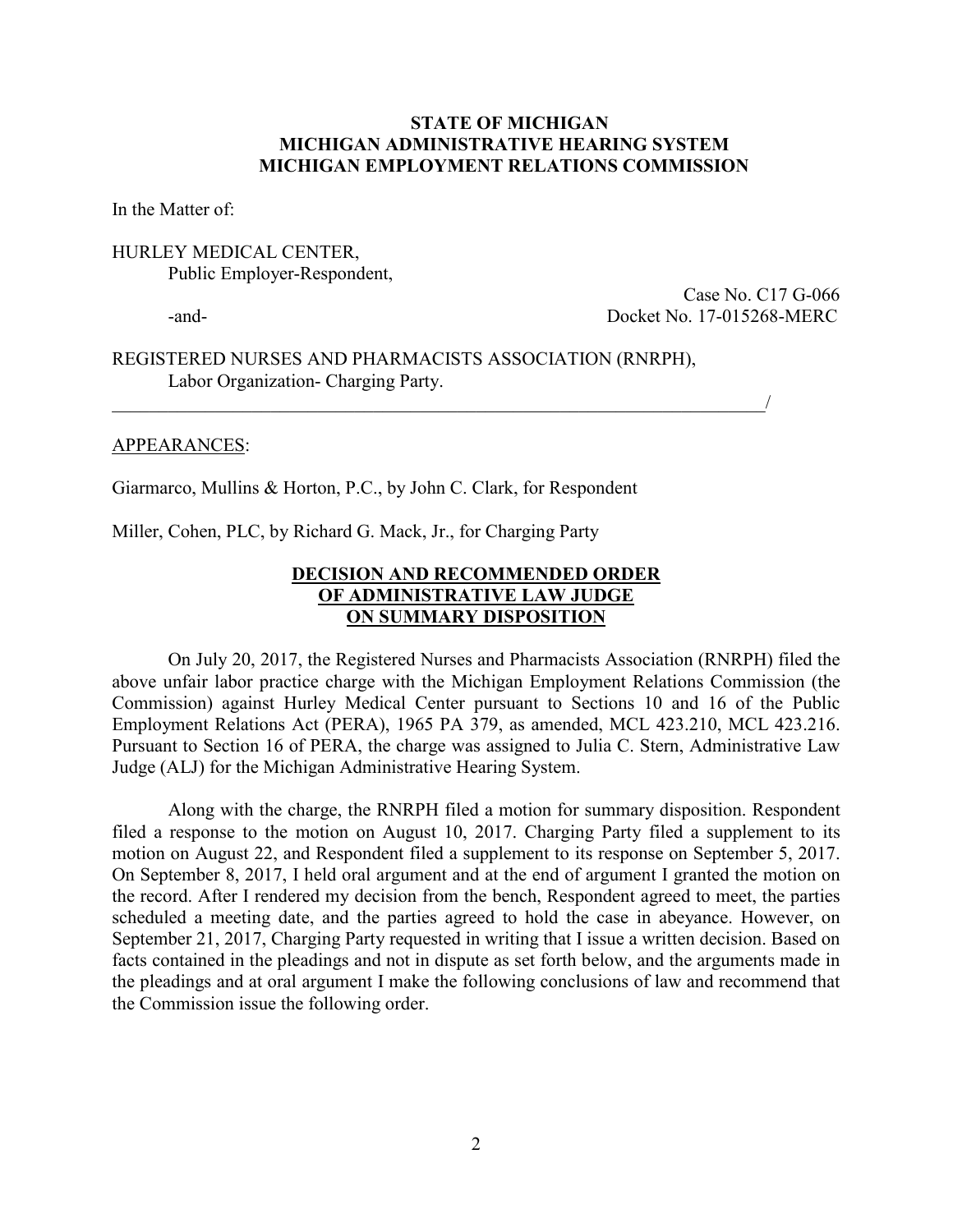### The Unfair Labor Practice Charge:

Charging Party represents a bargaining unit of registered nurses and pharmacists employed by Respondent. Since March 2016, the parties have been attempting to negotiate a new collective bargaining agreement. Although there are currently other unfair labor practice charges pending involving these parties, including charges alleging that Respondent bargained in bad faith during the negotiations, the instant charge alleges only that Respondent violated Section  $10(1)(e)$  of PERA by refusing to bargain over the terms of a new proposal, labeled by Respondent as its last best offer (LBO), it presented to Charging Party on June 8, 2017. The original charge also alleged that Respondent bargained in bad faith by refusing Charging Party's request that it provide Charging Party with a "redlined" version of its proposal, i.e., a version that clearly identified the changes from Respondent's prior proposals. However, after the charge was filed, Respondent provided the requested document. A redlined version of the proposal is included with the pleadings in this case.

#### Pertinent Facts:

 $\overline{a}$ 

#### Respondent's June 8, 2017, Proposal

Between March 2016 and June 2017, the parties held approximately 40 negotiation sessions, including eight sessions with a mediator beginning in January 2017. During the course of these negotiations, the parties exchanged numerous proposals and counter-proposals that deviated from the language of the parties' previous agreement. Respondent's proposals and counter-proposals were in the form of individual articles from the current contract, with language that Respondent proposed to delete struck out and language that Respondent proposed to add written in red.

On June 8, 2017, Respondent sent Charging Party, by email, a proposal in the form of a complete contract. This was the first time Respondent had presented its proposals together as an entire contract. The June 8, 2017, proposal was labeled LBO. The cover letter sent with the proposal said that the LBO addressed all the issues that had been the subject of negotiations. Respondent also said that it was its position that the parties were at impasse, and asked Charging Party to submit the LBO to its membership for a ratification vote. In addition, the letter said that because the LBO was presented through the mediator, it was "off the record" which, according to Respondent, meant that it could not be utilized in any litigation.

There is no dispute that many of the articles in the June 8 proposal had been presented to Charging Party in the same form earlier in the negotiations. However, Charging Party attached to its supplemental motion a list of more than 20 proposals in the June 8 offer that Charging Party considered "new" proposals, while stating that its list was not comprehensive. Some of the new proposals represented movement by Respondent toward Charging Party's position. For example, Respondent increased its salary offer from a .5% increase in both the 2017-2018 fiscal year and the 2018-2019 fiscal year to a 1.25% increase in both years.*[5](#page-19-0)* Other new proposals were apparently intended to clarify Respondent's intent in its earlier proposal, and some did both. Four of the examples contained in Charging Party's list of new proposals are set out below.

<span id="page-19-0"></span><sup>&</sup>lt;sup>5</sup> Charging Party's most recent salary proposal was a 7% increase in the first year of the contract and 3% increases in the second and third years.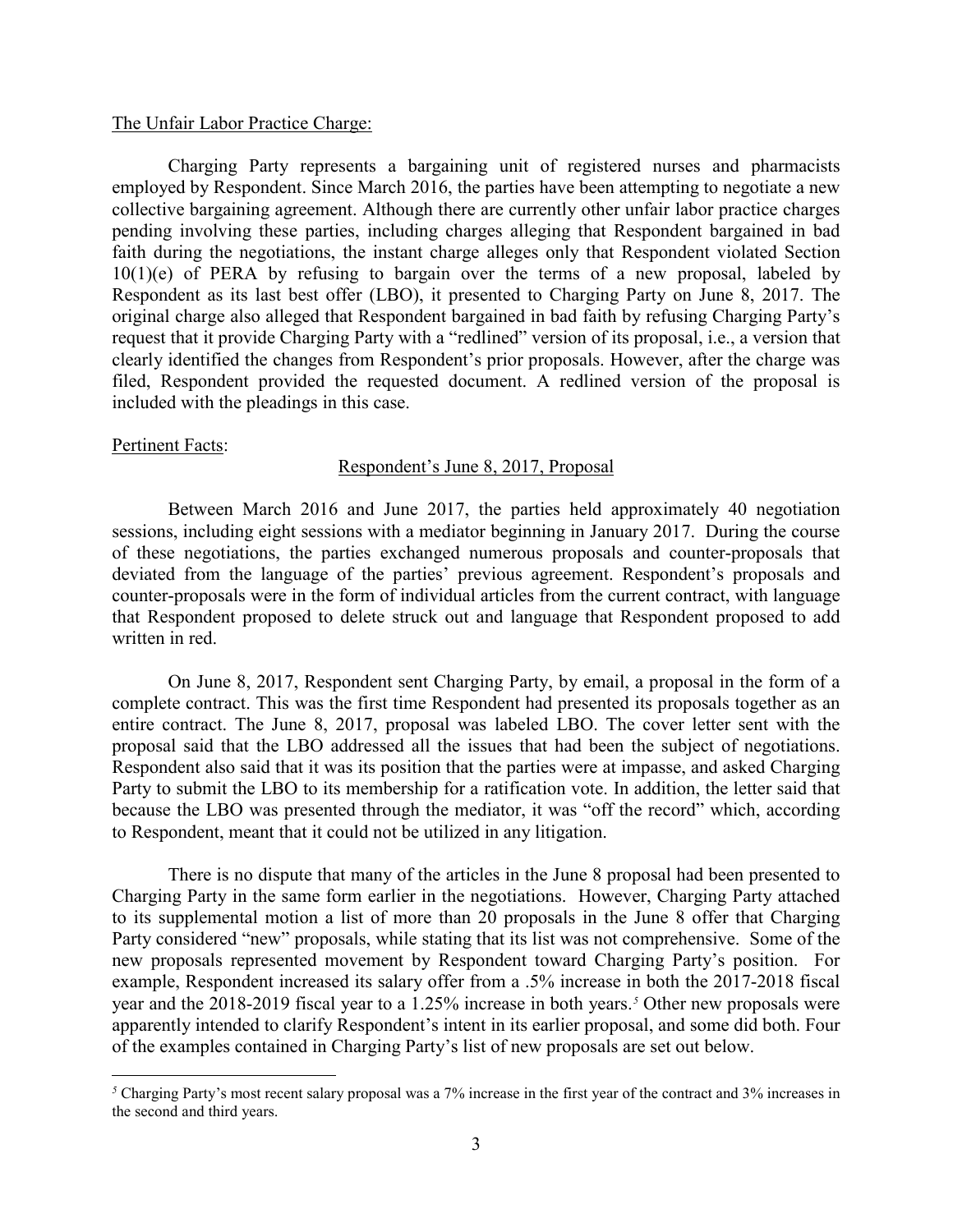## Union release time for Bargaining Chair and President.

Current contract language: The bargaining Chairperson and the PRR Chairperson will be granted full-time union release from their home department equal to 1.8 FTE to handle union business. The Medical Center agrees that during working hours, on the Medical Center's premises and without loss of pay, the chair of the bargaining unit and grievance committee member shall be allowed to: . . .

Respondent's last proposal before June 8 (March 30, 2017): The Bargaining Chairperson and PRR Chairperson may be granted full-time union release from their home department equal to 1.8 FTE to handle union business. The Medical Center Agrees that during working hours, on the Medical Center's premises the chairperson of the bargaining unit and grievance committee member shall be allowed to . . .

Respondent's June 8, 2017 proposal (language changes underlined): The bargaining Chairperson and the PRR Chairperson will be granted full time union release from their home department equal to 1.8 FTE to handle union business between the two parties if paid for by the union. The Employer will pay up to sixteen (16) hours per week, combined, of the release time outlined above, for resolving matters with Hurley Medical Center Management or designee. Any release time paid by the Medical Center must be mutually agreed upon in advance by the union and the manager prior to the release taking place. Paid release time can be used in four (4) or eight (8) hour blocks as mutually agreed upon and at no time can any unused paid time allotted per week be banked to use at a later/date time. The Medical Center agrees that during working hours, on the Medical Center's premises the chairperson of the bargaining unit and grievance committee member shall be allowed to . . .

## Lump Sum Bonuses

Current Contract: No lump sum bonus during term of contract.

Respondent's last proposal before June 8 (March 23, 2017): Employees will receive a one-time lump sum signing bonus equal to .5% of their base hourly rate at their status [sic] as of signing of [sic] July 1, 2017.

June 8, 2017 proposal: Employees will receive a one-time lump sum bonus of 1% on their base hourly rate at time of payout, on all hours worked from July 1, 2016 to June 30, 2017, which will be paid in the first full pay period of August 2017, if the contract is in effect.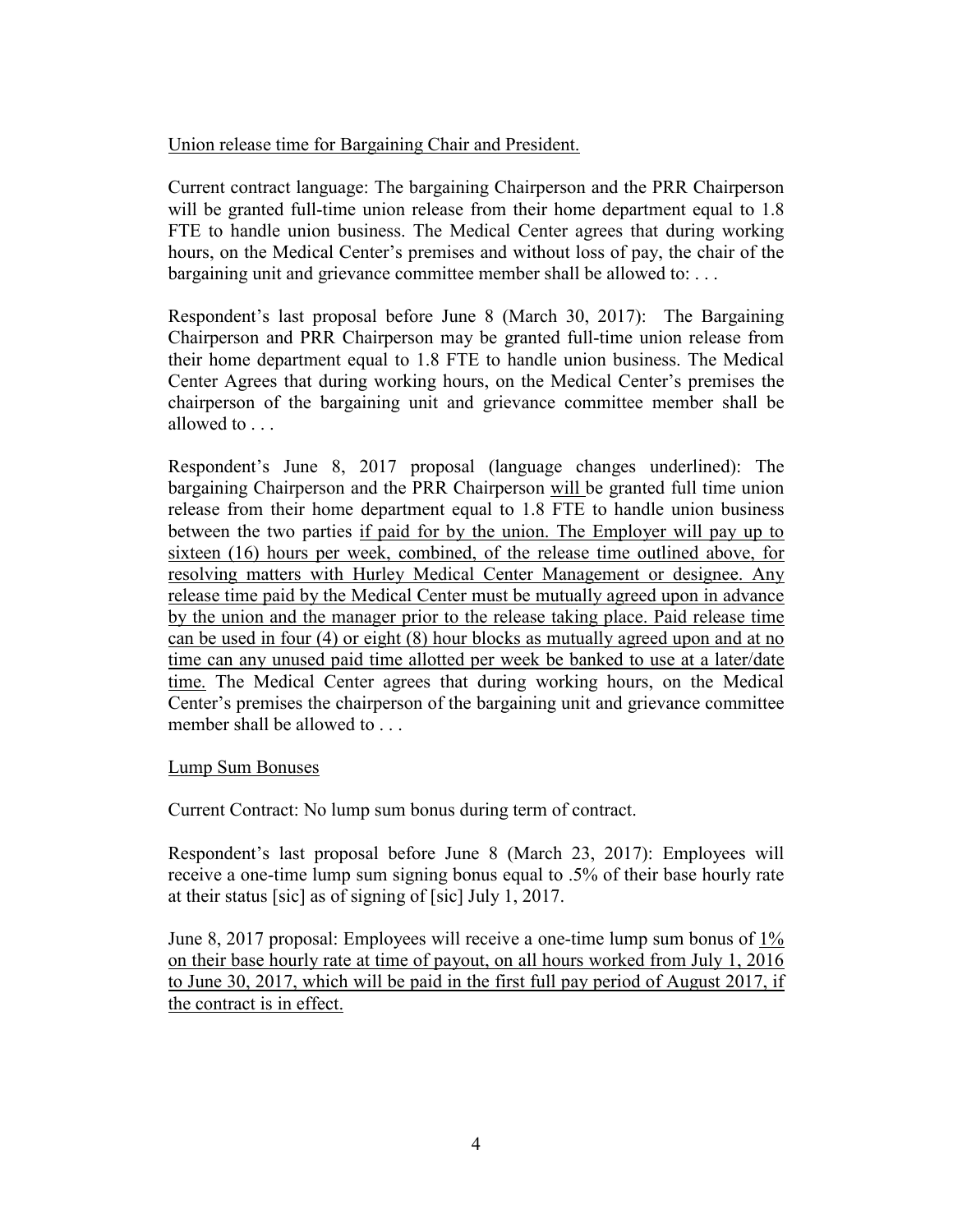## Pharmacist Wage Scale

The current contract and all Respondent's previous proposals provided for a twostep salary schedule for pharmacists, with pharmacists moving to the second step after one year of service.

The June 8, 2017 offer expanded the number of steps from two to eight, with the lowest step making \$10 per hour less than current beginning wage and the highest step making \$2 more per hour than the current maximum pharmacist wage. The offer also added the following language:

Pharmacist[sic] will be placed in the appropriate Step based on years of continuous service in the RNRPh HMC Union. Pharmacist [sic] with a higher hourly rate than their years of service as outlined in the scale above will be Red-Circled until they reach a step that warrants a higher hourly rate or receive a contractual increase. Any Pharmacist that is still Red-Circled will receive a 1.25% Lump Sum based on their status and the base hourly rate at time of payout, which will be paid the first full pay in December of 2017 if the contract is in effect.*[6](#page-21-0)*

## Longevity Pay

 $\overline{a}$ 

Current Contract: Starting at 10 years of service, employees receive a lump sum longevity payment in the month following their anniversary date. The longevity payment is a percentage of the employees' straight time wages, and the percentage gradually increases with increasing years of service. The contract contains a chart indicating the percentage at all amounts of service up to 41 years.

Respondent's last proposal before June 8 (March 23, 2017): Longevity payments are gradually reduced by Respondent paying a smaller percentage of the amount employees are entitled to under the chart in the contract, until June 30, 2020, when longevity payments are eliminated entirely.

June 8 proposal: After July 1, 2018, employees will be eligible for Longevity based on 10 or more calendar years of service in the RNRPh Union and the status held for the greatest length of time by the employee during the fiscal year.

The June 8 proposal contains a new chart pursuant to which employees would receive annual flat rate "longevity" payments which varied based on the number of hours they worked rather than their years of service, i.e. full-time employees would receive the largest payment, an employee with ".9 status" would receive less, etc. with employees with .1 status receiving the smallest amount. Payments would no longer be based on percentage of wages, but the flat rate payments to pharmacists would be greater at all "status" levels than the payments to nurses.

<span id="page-21-0"></span><sup>&</sup>lt;sup>6</sup> "Red-Circled" in this context, meant that pharmacists' current hourly rate would remain the same.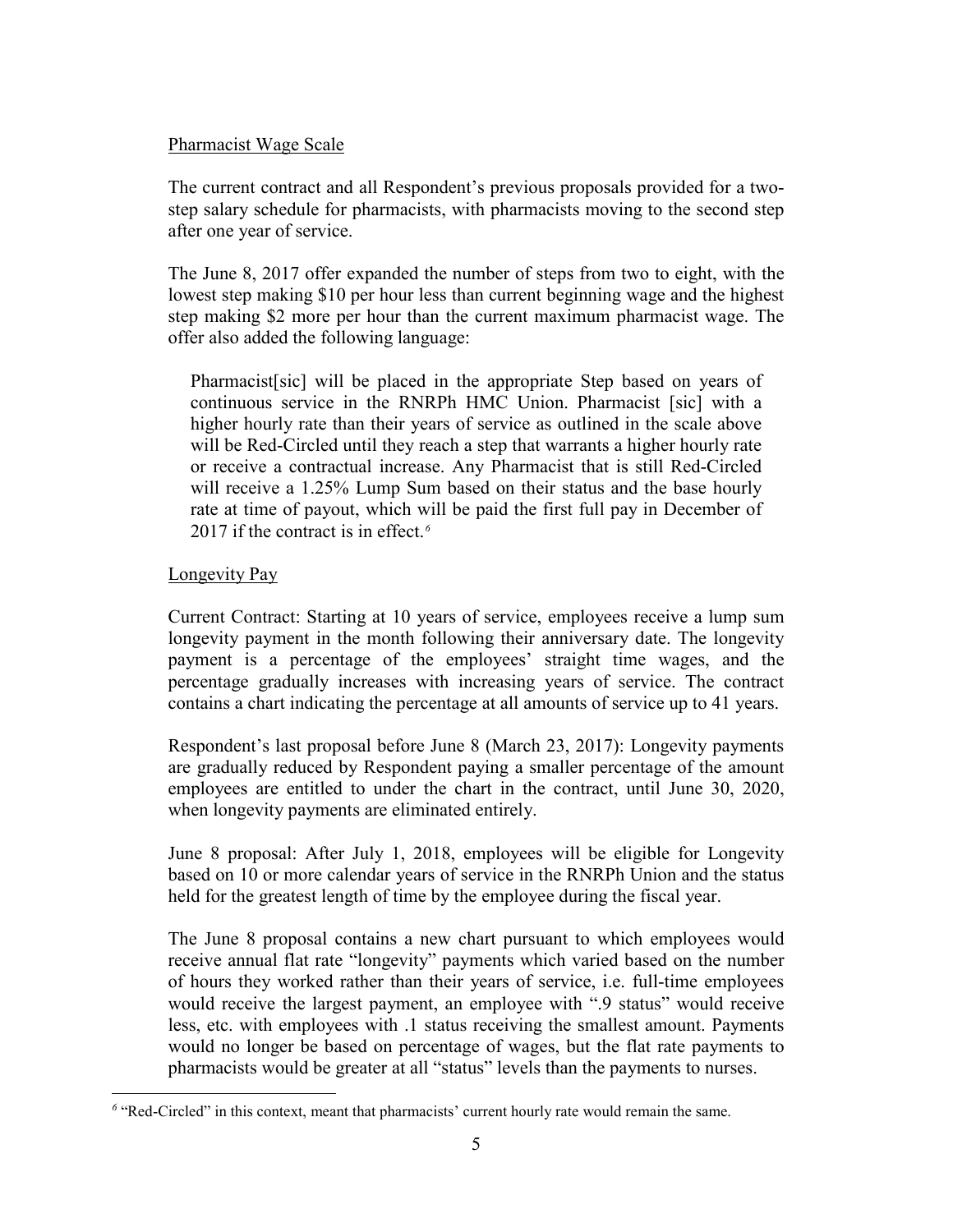Respondent's position with respect to the four proposals discussed above is that further bargaining over them was unnecessary because: (1) the only change in the union release proposal in the June 8 offer was that Respondent has now agreed to pay for some release time for the union president and bargaining chair, i.e. this is a concession; (2) the parties discussed both percentage wage increases and lump sum bonuses during the course of their negotiations, and the increase in the lump sum bonus is a concession; (3) the increase in the number of wage steps for pharmacists and the lower starting rate will affect only new hires, and no current pharmacist will suffer a pay cut; (4) regardless of how the longevity is calculated,, Respondent is still seeking to reduce longevity pay while Charging Party is demanding that it be increased.

As noted above, Charging Party identified more than twenty changes in Respondent's proposals that it felt were new. These included changes in the articles on jury duty; evaluation and promotion; call-in pay, short-term reassignments; who is offered time off on days when the patient census is lower than normal; pay for working additional hours; use of temporary employees; and scheduling.

#### Charging Party Asks to Meet and Bargain over the June 8 Proposal

Charging Party's immediate email response to receipt of the June 8 proposal was that it would review the proposal and provide a response, but that it did not agree that the proposal was "off the record." On June 14, 2017, Charging Party attempted to schedule another meeting with the mediator. On the morning of June 16, Charging Party sent Respondent this email:

We need a meeting to discuss the LONG LIST of changes and new concepts you have introduced into negotiations. We cannot be at impasse given that you have made such significant movement in your most recent proposals in certain areas (less movement in others.) The bargaining team feels you have rewritten many areas, and we have many questions for you. There are a number of new concepts within your new round of proposals that we like, so we need to discuss them to make sure that we have an understanding of what they are. Plus the proposal does not appear to be complete. Our members also have questions, and we need to get your answers so we can give them answers. Are you refusing to meet? [Capitalization in original].

Respondent replied by email on June 19, asking Charging Party to submit its questions to Respondent in writing for review and consideration, and to identify which proposals it believed were incomplete. Respondent said it would then determine whether it was necessary to meet.

In an email later that day, Charging Party replied that its questions centered around Respondent's explanations for the changes in its proposals, and that it was not possible or a good use of time to try to list all its questions. Charging Party stated that Respondent's proposal made substantial changes to many different articles, and asked Respondent if it was really refusing to meet to go over these changes. Ten minutes later, Respondent emailed its response: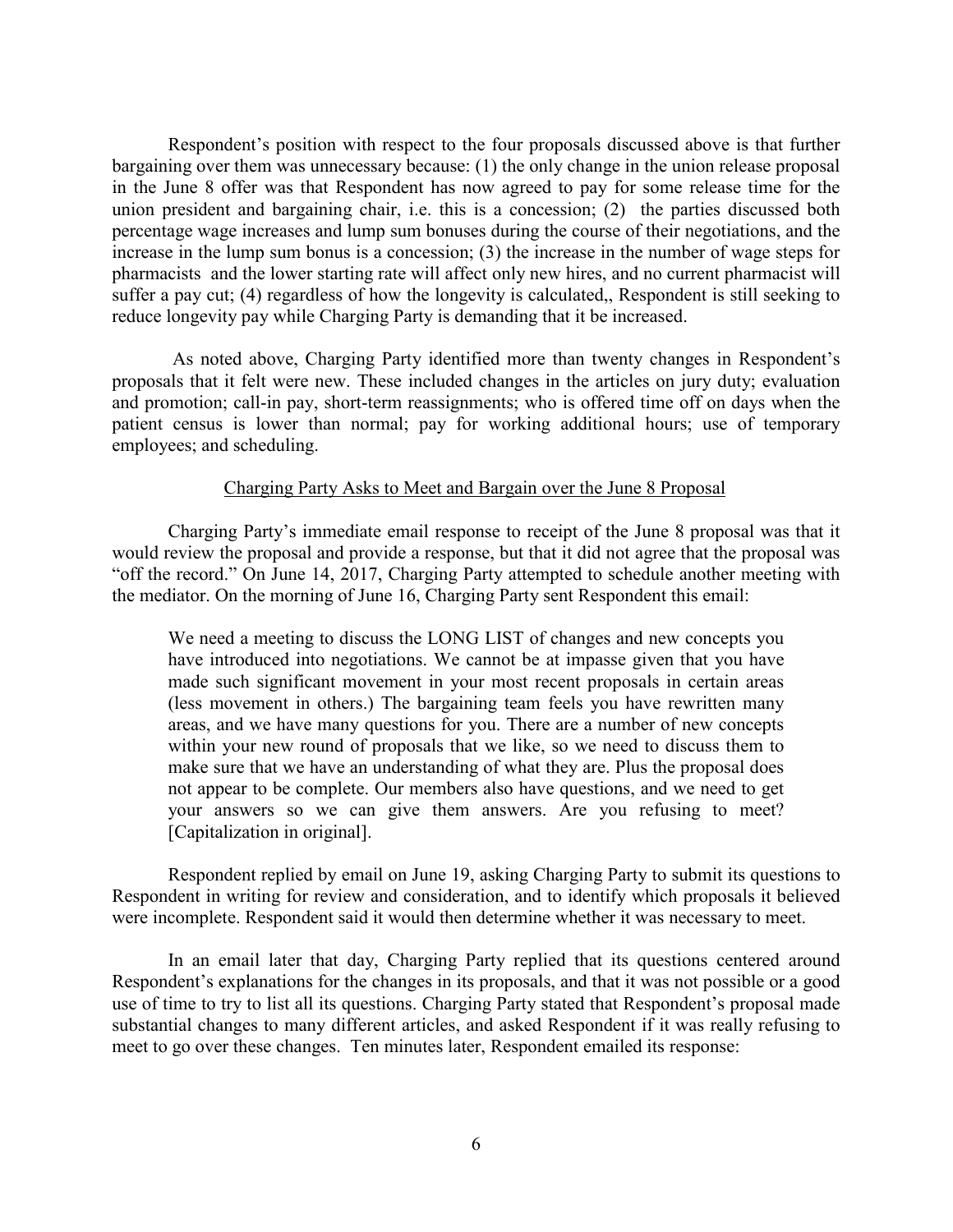We are not refusing to meet. However, we want any meeting, if necessary to be productive. Your refusal to provide a basic list of questions your client has in regards to our LBO is suspect, and quite frankly is not acceptable. Send me a list of questions for our review.

Charging Party's response came fifteen minutes later:

Questions on each proposal (and more to come)

What was the justification for this proposal? What does the employer seek to gain? Let's discuss alternatives Let's review the previous proposals to compare and discuss.

Charging Party also asked Respondent if Respondent needed more questions in writing for it to agree to meet.

Respondent's response was in the form of a letter to Charging Party dated June 21, 2017. In the letter, Respondent said that it was willing to meet to review the last best offer and answer Charging Party's questions, but that it would be very helpful to have these questions prior to the meeting. It suggested dates for a meeting.

On June 22, 2017, Charging Party sent Respondent this email:

Just so we are clear, the Union intends to return to the bargaining table to negotiate towards a fair and equitable contract. One way your letter could be read is to only permit questions asked about your most recent proposals, as opposed to negotiating towards a new contract. If the Employer does not intend to negotiate at this next meeting we are scheduling, please make that known in writing, immediately.

Later that same day, Respondent emailed Charging Party as follows:

The last and best offer, submitted on June  $8<sup>th</sup>$  is really our last and best offer. I'm not sure why that is so difficult for you to understand. In one of your recent emails, you indicated your group had questions about the LBO. In response we offered to meet with you next week to discuss. Based on your email below, it looks like that offer has been rejected.

An hour later, Charging Party wrote:

We are not rejecting anything, but expecting to negotiate the June  $8<sup>th</sup>$  offer. Doesn't seem hard to understand at all.

On June 23, 2017, Charging Party sent Respondent a letter. In this letter, Charging Party suggested meeting on June 28, and stated again that Charging Party believed that the June 8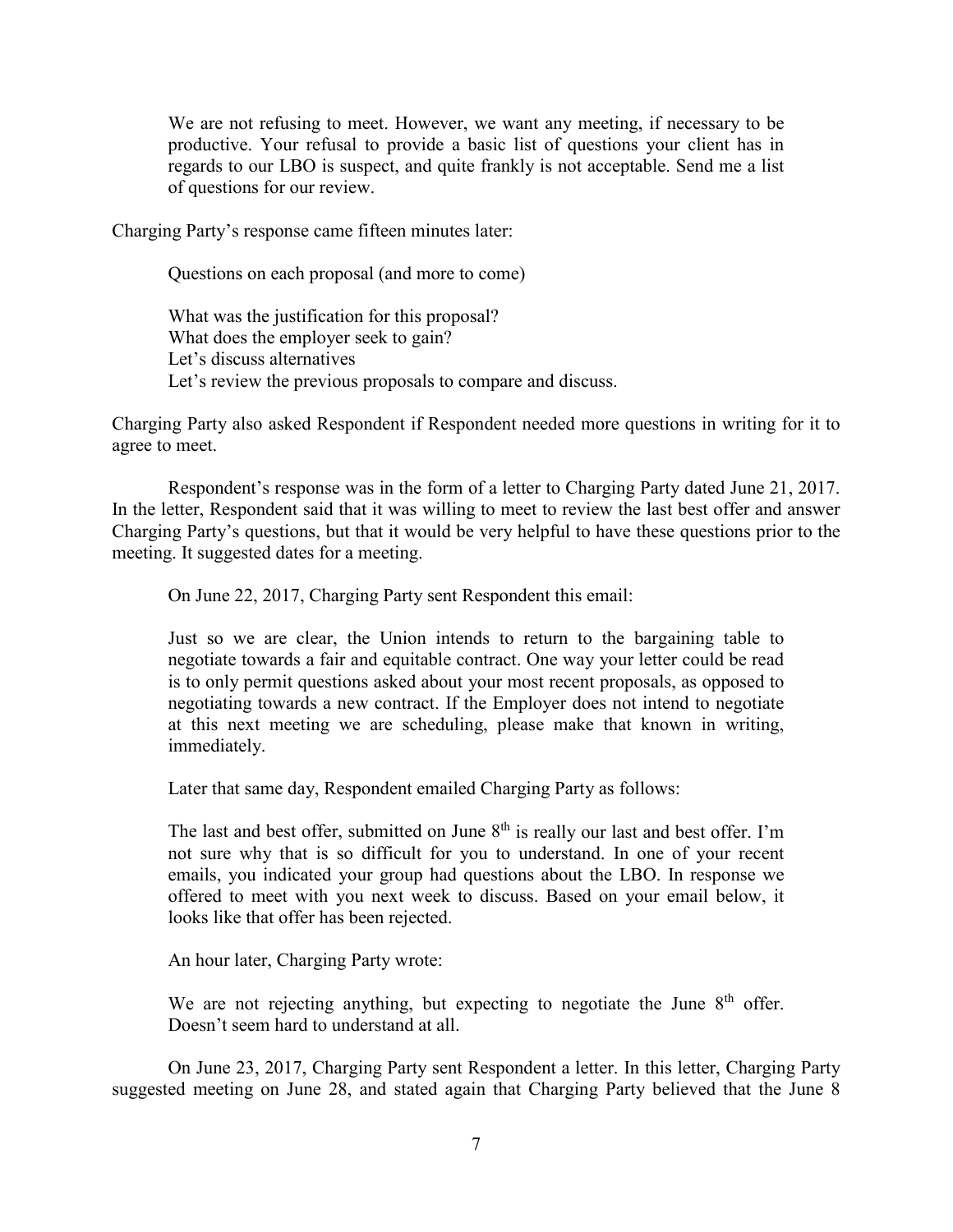proposal contained significant changes from Respondent's prior proposals, including some that represented movement in Charging Party's direction. The letter included the following:

Your recent emails claim that the Employer has presented a "last and best offer," while agreeing to a meeting for purposes of clarifying the June 8 proposal. Please be clear: the Union very much wants to meet, and intends for this meeting to be negotiations over the June 8 proposal. If the Employer does not intend to permit negotiations on June 28, let us know immediately. Otherwise, the Union will prepare for the June 28 meeting as if we are negotiating.

Charging Party attached to its letter new union proposals on jury duty and on retirement benefits. It also noted that although Respondent had suggested a meeting with only Charging Party's counsel and president present, Charging Party intended to have its entire bargaining team at the June 28 meeting.

On June 27, Respondent sent Charging Party the following email:

As was clearly stated in our correspondence to you dated June 21, 2017, the sole purpose of any offered meeting this week was limited to answering questions about our LBO. Unless the premise is specifically accepted by you in writing this evening or first thing tomorrow, there will be no meeting tomorrow or Friday.

Charging Party's response, a half hour later, was:

We are all set to meet tomorrow at noon, in order to negotiate, as I clearly stated in my letter sent to you last Friday … You received this letter and articles, so please do not pretend with your email that you did not.

So the Employer and Union are both free tomorrow afternoon. I personally think negotiation would be fruitful, given the Employer's recent movement toward the Union and the Union's recent movement toward the Employer. Are you refusing to meet to negotiate? If so, state as much in writing. If not, or if you have no response, we will see you tomorrow at noon.

Twenty minutes later, Respondent responded as follows:

Unfortunately, that was not the confirmation that was requested. Therefore, we are not meeting this week.

Charging Party responded with an email accusing Respondent of unlawfully refusing to bargain. The next correspondence between the parties was around July 18, 2017, when Respondent sent Charging Party an email stating that since Charging Party had not and would not be submitting Respondent's LBO to its membership for a ratification vote, Respondent was exercising its right to terminate the parties' collective bargaining agreement on September 16, 2017. On July 27, 2017, Respondent filed a petition for fact finding with the Commission.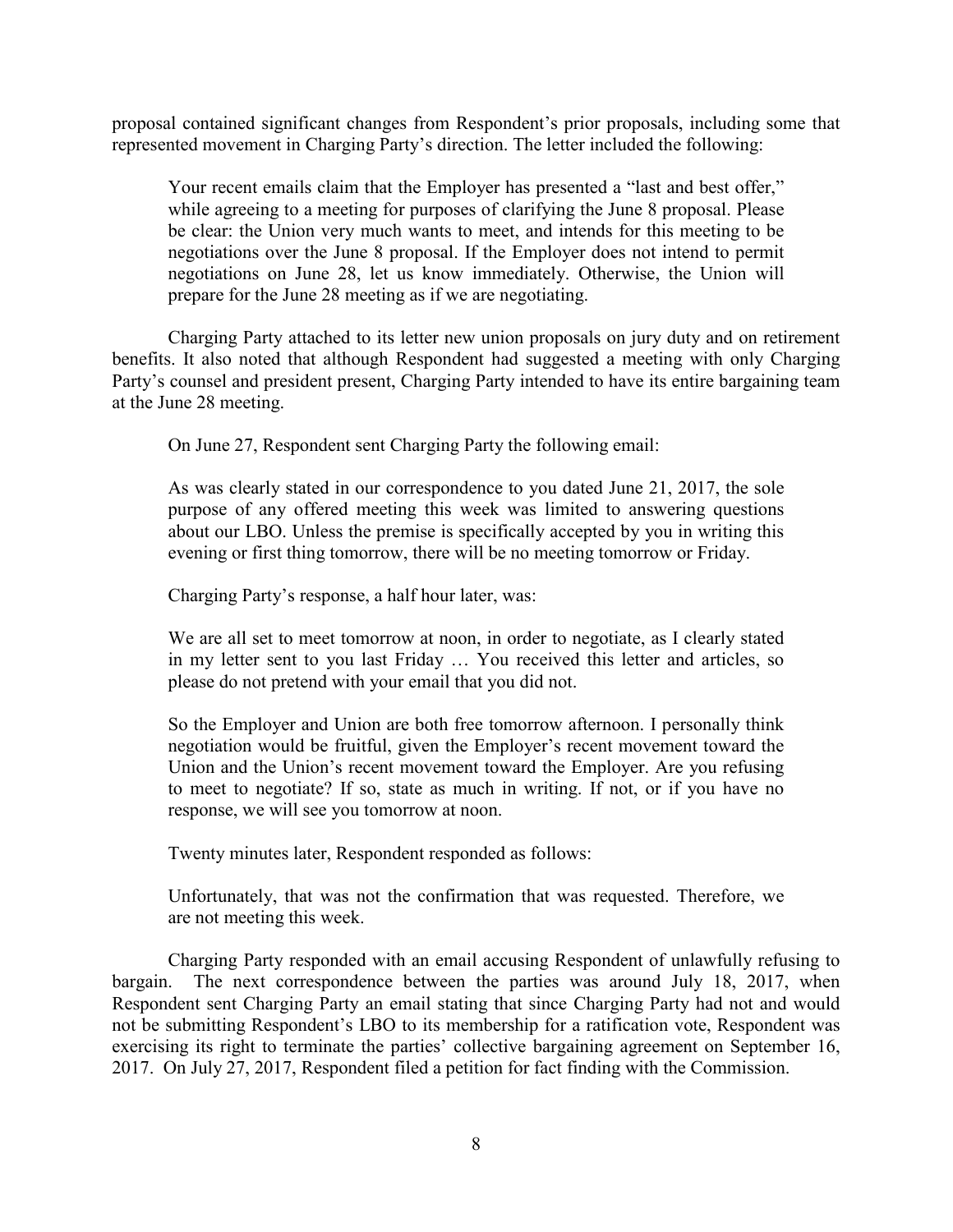On August 18, 2017, Respondent's Labor Relations Officer, Barry Fagan, sent an email to Charging Party's president suggesting that they meet, without their counsel, to "carefully go through the LBO to make sure you understand the provisions and to answer any questions you may have." On August 21, Charging Party President Pamela Campbell responded that she would "like to meet to negotiate from the LBO" but needed to talk to her bargaining team. Later that day, she emailed Fagan again, telling him "the meeting will be to negotiate from the June 8 proposal," and suggesting a date. On June 22, Fagan responded:

My intent was to answer any questions you may have, so as to ensure a clear understanding. Clearly the purpose of the proposed meeting was not to negotiate… If you are interested in meeting for the purpose described above, let me know. Otherwise, I will not proceed with scheduling it.

#### Discussion and Conclusions of Law:

Respondent took the position that it had no duty to meet and bargain with Charging Party after June 8, 2017, because the parties were at impasse. Respondent argued that since there were material issues of fact with respect to whether the parties had reached impasse on June 8, granting Charging Party's motion would be inappropriate. In other words, Respondent argued that it would be improper for me to find, without an evidentiary hearing, that it violated its duty to bargain by refusing to meet with Charging Party after June 8, 2017, unless Charging Party agreed in advance that it would confine itself to asking questions about the June 8, 2017, LBO. In its supplemental response, Respondent also argued that I should find that the parties had reached impasse because, on the important issue of wages, (1) the parties were more than \$20 million apart over the life of the contract; and (2) the parties' positions on wages had become fixed. Respondent cited *Kalkaska Co Rd Comm,* 29 MPER 65 (2016) for the principal that impasse on a single critical issue may produce an overall impasse in bargaining.

The Commission defines a bargaining impasse as the point at which the parties' positions have solidified and further bargaining would be fruitless. *Oakland Cmty College,* 2001 MERC Lab Op 272, 277; *Wayne Co (Attorney Unit),* 1995 MERC Lab Op 199, 203*; City of Ishpeming,* 1985 MERC Lab Op 687; *City of Saginaw,* 1982 MERC Lab Op 727. The National Labor Relations Board (NLRB) explained impasse as follows in *Royal Motor Sales,* 329 NLRB 760, 762 (1999):

A genuine impasse in negotiations is synonymous with deadlock; the parties have discussed a subject or subjects in good faith, and, despite their best efforts to achieve agreement with respect to such, neither party is willing to move from its … respective positions.

The determination of whether an impasse exists is made on a case-by case basis, taking into account the totality of the circumstances and the entire conduct of the parties. *Flint Township,* 1974 MERC Lab Op 152, 157; *Mecosta Co Park Comm,* 2001 MEREC Lab Op 28, 32 (no exceptions.) In determining whether the parties have reached a good faith impasse, the Commission looks at a number of factors. These include how long the parties have bargained. *City of Warren,* 1988 MERC Lab Op 761 (one meeting); *Edwardsburg Pub Schs,* 1968 MERC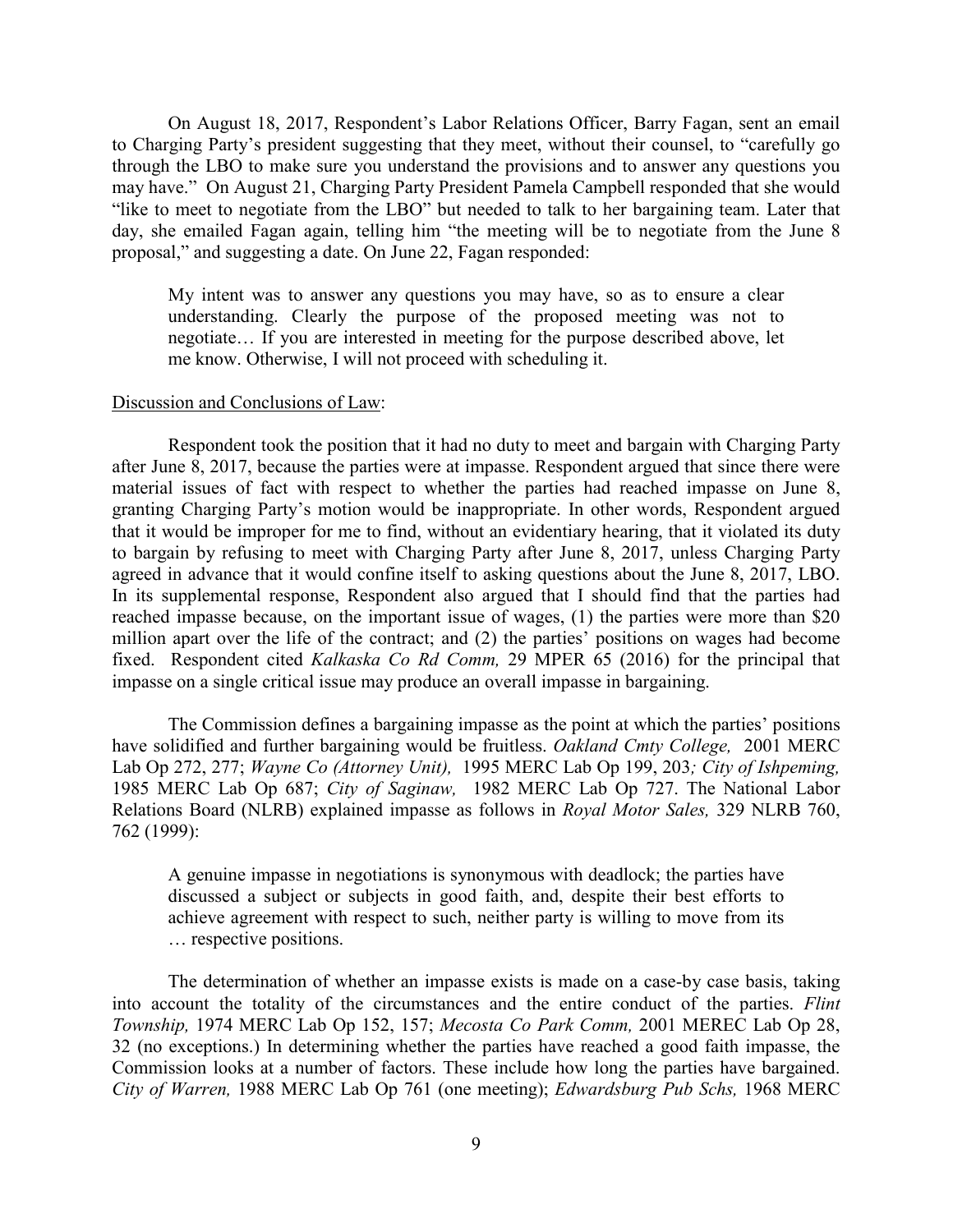Lab Op 727 (four meetings); *City of Benton Harbor,* 1996 MERC Lab Op 399 (two years). The primary factors are whether or not there has been a reasonable period of bargaining, whether the parties' positions have become fixed, and whether both parties are aware of where the positions have solidified. *City of Saginaw; Memphis Cmty Schs,* 1998 MERC Lab Op 377 (no exceptions.)

In *Taft Broadcasting Co,* 163 NLRB 475, 478 (1967) enfd. sub nom. *Television Artists AFTRA v NLRB,* 395 F2d 622 (CA DC 1968), the NLRB stated:

Whether a bargaining impasse exists is a matter of judgment. The bargaining history, the good faith of the parties in negotiations, the length of the negotiations, the importance of the issue or issues as to which there is disagreement, the contemporaneous understanding of the parties as to the state of negotiations are all relevant factors to be considered in deciding whether an impasse in bargaining existed.

The party asserting impasse bears the burden of establishing that impasse was reached; it must show that both parties, and not just one, were unwilling to compromise. *Oakland Cmty College,* at 277.

In this case, it is Respondent that asserted that the parties had reached impasse and that, therefore, it was not required to meet with Charging Party to bargain over Respondent's June 8 proposal. However, among the many factors important to finding an impasse is whether both parties know the other's positions on the issues and where their positions have become solidified. In this case, Respondent's June 8, 2017 offer contained many proposals that it had not previously put in writing. Clearly, the parties had discussed some, but not all, of the issues covered by these proposals. That is, the June 8, 2017, offer contained proposals over which there had been no bargaining. I find in this case that before reaching a good faith impasse on the contract as a whole, the parties needed to meet, go over the LBO article by article, discuss what, if anything, was new and Respondent's rationale for adding and revising its previous proposals. Charging Party also needed to indicate, by either words or inaction, that it did not accept the offer. As in all good faith bargaining, both parties had to be permitted to express their views regarding the issues on the table and to offer suggestions and/or make counterproposals. I conclude that until the above occurred, the parties cannot be said to have exhausted the bargaining process or the parties to have reached impasse. Since no meeting occurred after Respondent presented its June 8, 2017, proposal, I find that the parties had not reached impasse and, therefore, Respondent had a continuing duty to meet and bargain with Charging Party over the terms of the new contract.

Obviously, Respondent did not have an obligation to make concessions beyond those it had already made in what it announced as its best offer without some substantial movement on Charging Party's part. I conclude, however, that by refusing to meet with Charging Party to discuss the June 8 offer unless Charging Party restricted itself to asking questions about that offer, Respondent violated its duty to bargain in good faith. I recommend, therefore, that the Commission issue the following order.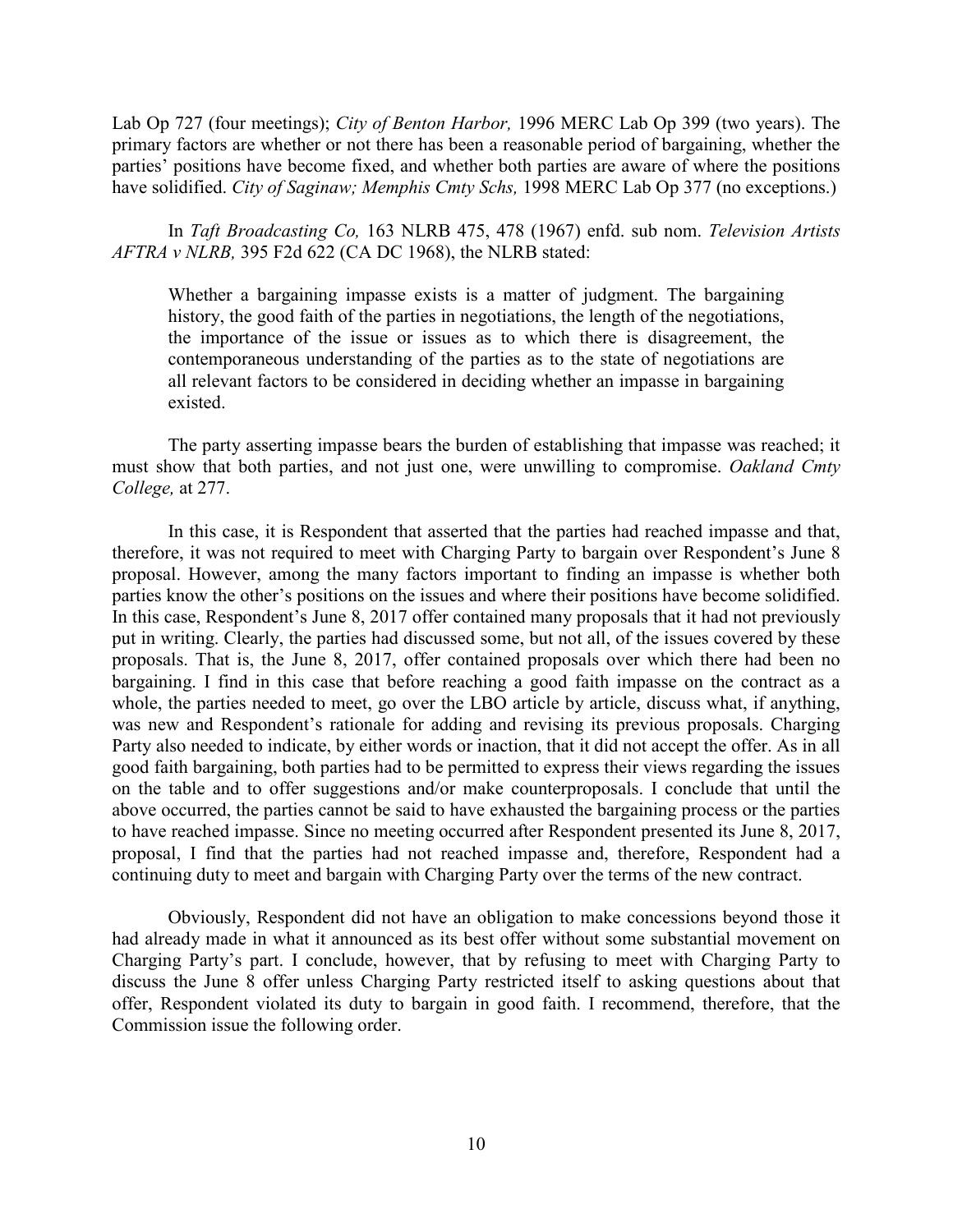# **RECOMMENDED ORDER**

Respondent Hurley Medical Center, its officers and agents, are hereby ordered to:

1. Cease and desist from refusing to bargain in good faith with the Registered Nurses and Pharmacists Association over the terms of a new collective bargaining agreement.

2. Cease and desist from conditioning its agreement to meet with the above labor organization on the labor organization's agreement to limit itself during those meetings to asking questions about Respondent's June 8, 2017, bargaining proposal.

3. Take the following affirmative action to effectuate the purposes of the Act:

- a. Upon request, meet and bargain with the Registered Nurses and Pharmacists Association until the parties have reached agreement or a good faith impasse on the terms of a new collective bargaining agreement.
- b. Post the attached notice on Respondent's premises in all places where notices to employees in the Registered Nurses and Pharmacist Association's bargaining unit are customarily posted, for a period of thirty (30) consecutive days.

## MICHIGAN EMPLOYMENT RELATIONS COMMISSION

 $\overline{\mathcal{L}}$  , and the contribution of the contribution of  $\overline{\mathcal{L}}$ 

 Julia C. Stern Administrative Law Judge Michigan Administrative Hearing System

Dated: October 11, 2017